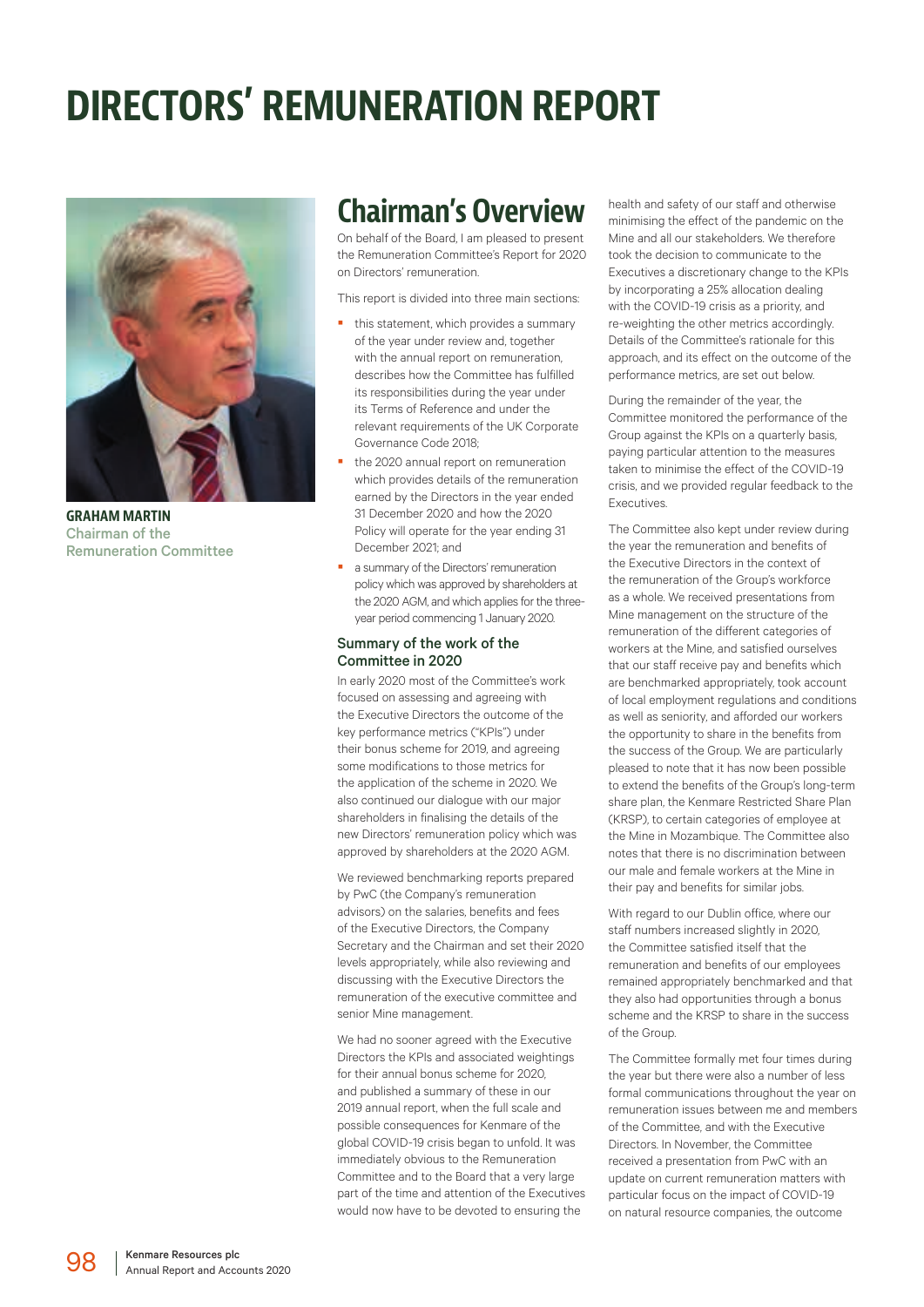of the AGM season on Kenmare and its peers, and the evolving views of investors and proxy agencies.

#### Performance and reward for 2020

Under the newly approved 2020 Directors' remuneration policy, the Executive Directors receive a base salary (which, apart from inflationary adjustments, has not been increased since 2010), pension contributions in line with market levels, certain other benefits, an award of shares under the Kenmare Restricted Share Plan ("KRSP") and the opportunity to earn a bonus depending on the outcome of the KPIs.

As noted by the Chairman and the Managing Director in their respective reports, 2020 marked a culmination of our multi-year development projects, with the move of WCP B from Namalope to Pilivili. Despite the significant challenges posed by COVID-19, we safely completed the move in Q4 2020, and it is already delivering significant value for the Group.

Given the considerable uncertainties following the emergence of COVID-19, Kenmare withdrew and then instated revised production guidance for the year and achieved the midpoint or above of the revised guidance for all products in 2020. Following the move of WCP B, production increased 7% compared to Q4 2019 and a 30% increase compared to Q3 2020.

Total operating costs came within original guidance but unit costs were negatively impacted by the lower production volumes. Prices for the commodities we produce remained strong, despite the significant and materially negative, impact of COVID-19 on global growth. Demand for ilmenite, our primary product, remained robust buoyed by strong demand for home DIY.

In 2020, we achieved a LTIFR of 0.25 per 200,000 man-hours worked which represents an improvement compared to 2019 (0.27). This is testament to Kenmare's continuing improvements in safety leadership and risk assessment practices.

Through these turbulent times we remain committed to our dividend policy, paying an interim dividend following our half-yearly results and recommending a final dividend payment for 2020 of US\$c7.69 per share.

These results are reflected in the outcome of the KPIs and consequently the bonus earned by the Executive Directors.

The performance criteria set by the Committee under the bonus scheme, before the COVID-19 related adjustment described below, reflected a mix of quantitative targets and qualitative targets and were set at stretching levels for the maximum award. The quantitative targets for 2020 comprised 67.5% (2019: 75%) of the maximum 100% opportunity and the qualitative targets 32.5% (2019: 25%).

The quantitative targets covered metrics reflecting mineral production, financial results and certain of the environmental, social and governance (ESG) targets. The qualitative targets included matters such as the timely and on-budget execution of the move of WCP B to Pilivili, the other ESG targets and certain key corporate matters. The corporate targets were assessed individually, which leads to slightly different bonus outcomes for each Executive.

#### COVID-19 adjustment

As noted above, the original set of KPIs for 2020 were adjusted for a COVID-19 factor. The COVID-19 crisis which arose in early 2020, soon after we had set the KPIs, clearly had the potential to materially affect the Group's operations, our workforce and all our stakeholders, particularly so when the Group was implementing the move of the WCP B plant and infrastructure to Pilivili.

The Committee therefore determined that safe management of the COVID-19 crisis should merit the largest weighting within the 2020 bonus. We therefore agreed the following KPI with the Directors, with a 25% weighting (with the weightings on the other KPIs reduced pro-rata, but the original pre- COVID-19 targets retained without adjustment):

"Proactively and safely mitigate the impact of COVID-19 on the business with a view to ensuring the health and safety of personnel, minimising disruption to production and shipping and ensuring the long-term future of the Mine, while taking account of the interests of all stakeholders." After full consideration of all the relevant issues, the Remuneration Committee awarded 100% achievement against this objective, noting the following in particular:

- the focus of the Group throughout the COVID-19 crisis remained at all times on the health and safety of our personnel and on continued, safe operations;
- the Mine remaining operational with disruption to the business minimised;
- COVID-19 isolation and treatment facilities were quickly established;
- we maintained the full support of our workforce throughout, including the management and union groups;
- good relations and communications with the Government of Mozambique, and all local agencies were maintained at all times;
- the Government approved and monitored the COVID-19 protocols we had put in place and unlike some other operations in Mozambique and adjacent countries, at no point were our operations required to close down;
- the WCP B move would have been challenging in any circumstances but was made considerably more complicated by the effect of the COVID-19 crisis on the related supply chain and other logistics; and
- clearly extras costs were incurred in managing the crisis, particular in the purchase of PPE and medical equipment, the costs of disruption to our supply chain, and additional travel costs, but these were all considered by the Remuneration Committee to be appropriate in managing our operations and ensuring the health and safety of our personnel, and in making substantial donations of such equipment to our local communities.

The successful management of the COVID-19 crisis last year would not have been possible without considerable additional effort and contribution in very stressful circumstances on the part of all of our employees and the Committee was pleased to note that in recognition of this appropriate additional bonuses have also been paid to all of our workforce.

#### **Outcome**

The outcome of the Committee's assessment of performance against the quantitative and qualitative criteria, and after applying the COVID-19 factor, resulted in the Executive Directors receiving a bonus of 61.72% of salary in the case of the Managing Director and 59.47% in the case of the Financial Director, of which, and in accordance with our remuneration policy, 50% of salary was paid in cash and the balance was paid in nil-cost share options granted under the KRSP which will vest in 3 years. The Committee considers these outcomes a fair reflection of the corporate performance for the year and the respective individual performances of the Executives, in the face of unprecedented challenges.

The Committee confirms that no malus and clawback provisions were used during the year.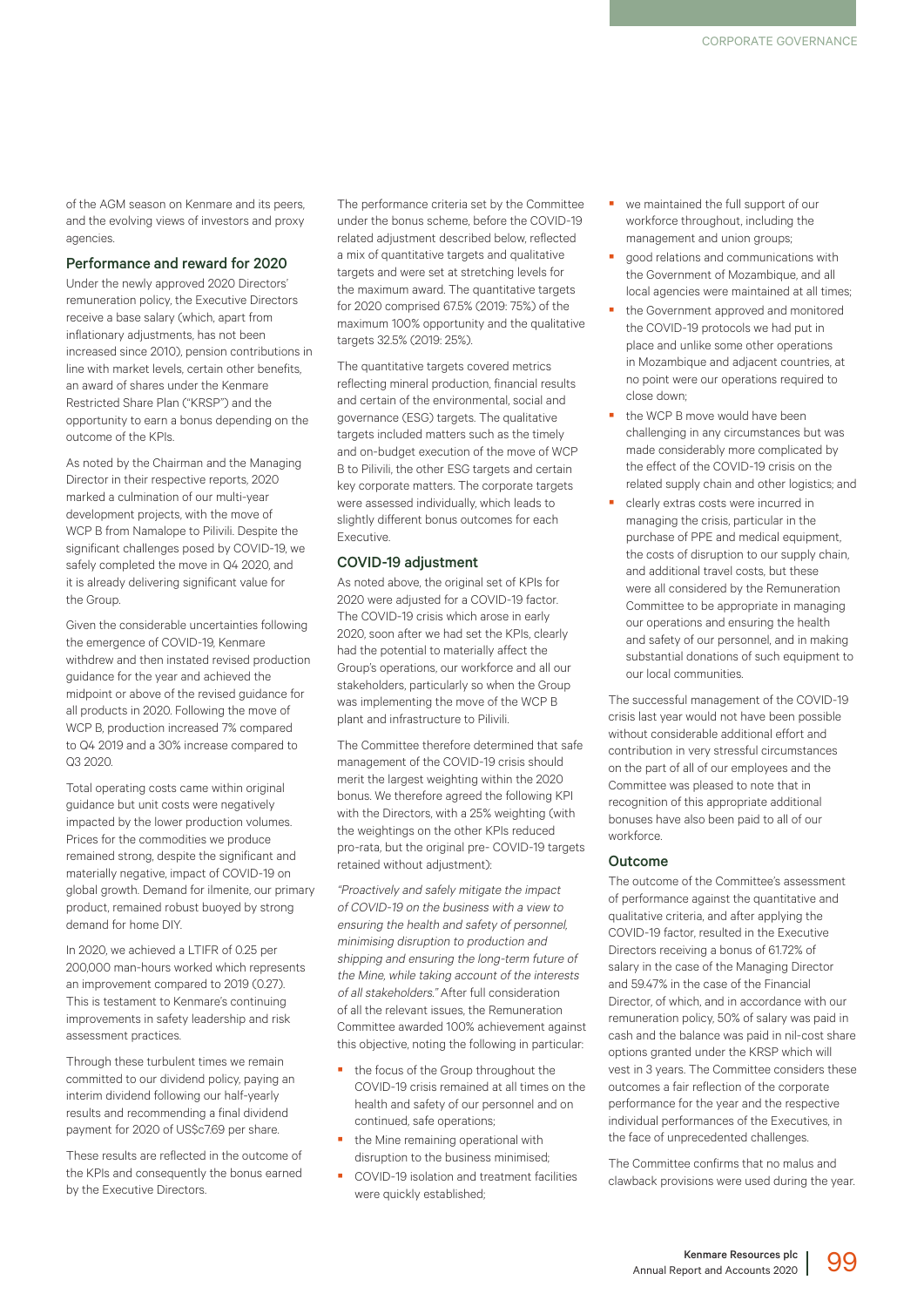# **DIRECTORS' REMUNERATION REPORT CONTINUED**

#### Implementation of the remuneration policy for 2021

The Committee believes that the current Directors' remuneration policy remains appropriate for 2021. While this newly approved policy has introduced some changes (such as the underpin on the KRSP awards) we believe it remains easy to understand, is relatively simple, and remains motivating. It also allows sufficient discretion to the Committee to take account of all relevant matters affecting the Group or its performance in the year. Accordingly, for 2021 we are proposing to retain the existing structure subject to some changes to the performance metrics to reflect corporate priorities for the year including a greater weighting to environmental, social and governance metrics. Further details of the intended implementation of the remuneration policy for 2021 are set out on page 110.

#### Shareholder dialogue

Shareholders' views on executive remuneration are very important to the Board, and I was especially grateful to those shareholders

who engaged with me while we were formulating the new remuneration policy, and subsequently, and of course for the support of all shareholders who voted to support the policy at the AGM where the advisory vote on Directors' remuneration policy received a 91% vote in favour. Further details of this vote are set out on page 111.

Whether or not you voted in favour of the new policy, I hope you will now vote in support of the Remuneration Report at the forthcoming AGM. Should you have any questions, comments or feedback on remuneration matters at Kenmare I would be very pleased to hear from you. I can be reached via the Company Secretary at dcorcoran@ kenmareresources.com.

#### Conclusion

The Committee continues to believe that the current Directors' remuneration policy with its blend of short, medium and long-term aspects remains appropriate for the Group and in our view clearly aligns the interests of the Executives with those of the shareholders. In

addition, it gives discretion to the Committee to look back over each three-year period in determining the ultimate KRSP vesting outcomes.

I would like to thank our employees and contractors for all their efforts and hard work in highly challenging circumstances. As ever, I am very grateful for the support and guidance given to me throughout the year by my fellow members of the Remuneration Committee and the Company Secretarial support team led by Deirdre Corcoran, the Committee Secretary.

#### Graham Martin Chairman of the Remuneration Committee

31 March 2021

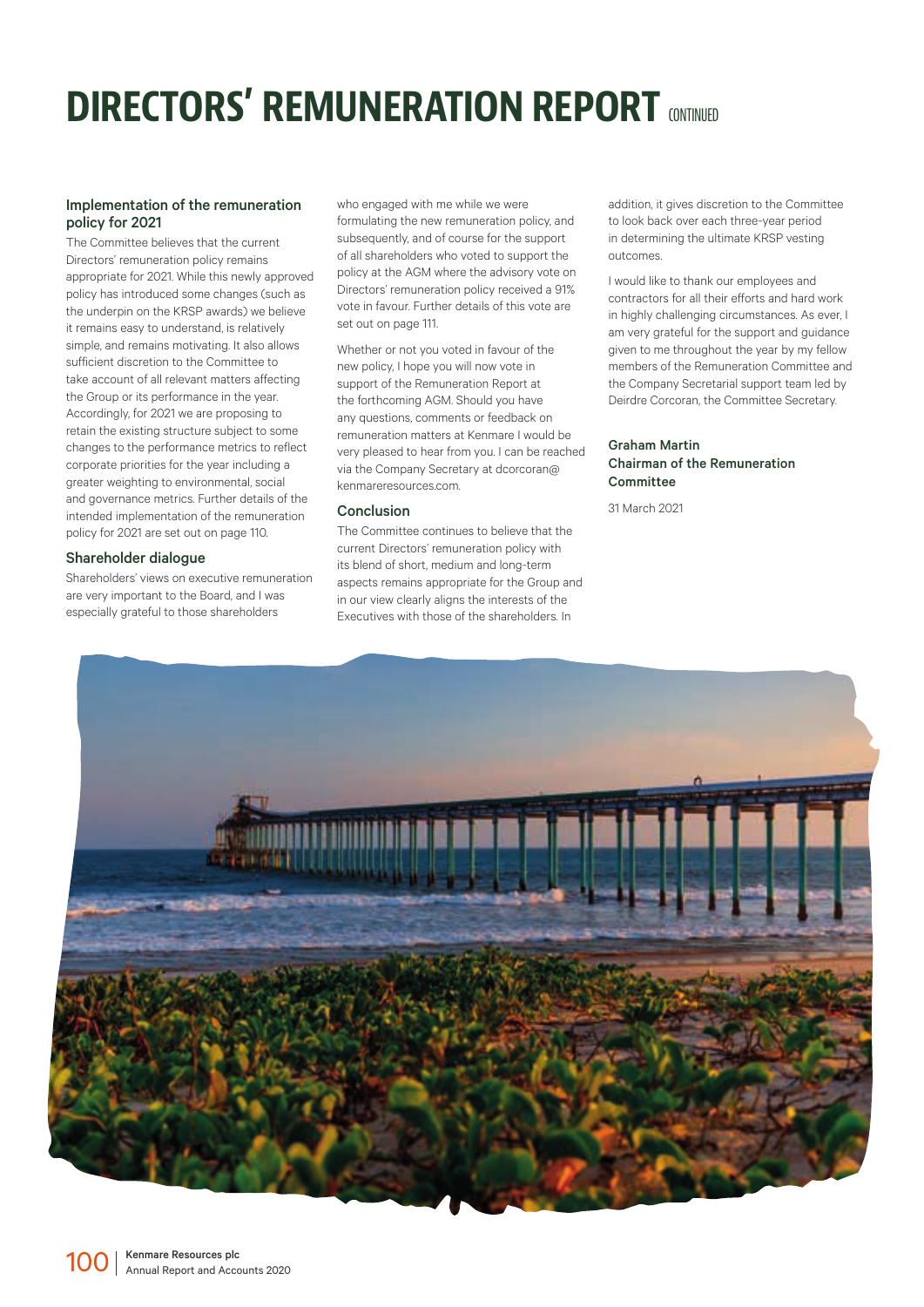### **ANNUAL REPORT ON REMUNERATION**

#### Principal responsibilities of the Committee

The role of the Committee is to assist the Board to fulfil its responsibility to shareholders to ensure that:

- Remuneration policy and practices of the Group are designed to support strategy and promote long-term sustainable success, reward fairly and responsibly, with a clear link to corporate and individual performance, having regard to statutory and regulatory requirements; and
- Executive remuneration is aligned to Group purpose and values and linked to delivery of the Group's long-term strategy.

The primary responsibilities of the Committee are to:

- Determine and agree with the Board the Group's policy on executive remuneration;
- Within the terms of the agreed policy, determine the total individual remuneration package of the Chair, Executive Directors, Company Secretary and such other members of the senior executive management as it is designated to consider;
- Review workforce remuneration, related policies and the alignment of incentives and rewards with culture; and
- Oversee the preparation of the Directors' Remuneration Report.

See the Committee's terms of reference at www.kenmareresources.com/about-us/ corporate-governance/remunerationcommittee.

The Committee gives full consideration to legal and regulatory requirements, to the principles and provisions of the 2018 UK Corporate Governance Code and to related guidance. The Committee also seeks to ensure that risk is properly considered in the setting of the remuneration policy, by ensuring that targets are appropriately stretching but do not lead to the taking of excessive risk.

The Committee reviews remuneration and related policies applicable to the wider workforce, ensuring that this is taken into account when setting the policy for executive remuneration. The aim across the Group is to provide a reward package that is aligned to shareholders' interests, supports the achievement of the Company's annual and strategic objectives, is competitive against the appropriate market and is consistent with our focus on performance and our core values. This means:

- base salaries are set in line with the market recognising the individual's skill, knowledge, experience levels and contribution to the role;
- high performance and exceptional contribution are recognised through in-year incentives;
- packages for leadership roles have an increased emphasis on longer-term sharebased reward;
- providing employees with competitive postretirement benefits in line with practices applicable in relevant jurisdictions; and

**ensuring access to a competitive and cost**effective package of other benefits as part of the total reward offering.

The Company Secretary acts as Secretary to the Committee. The Managing Director and Financial Director may be invited to attend meetings of the Committee, except when their own remuneration is being discussed. No Director is involved in consideration of his or her own remuneration.

The Remuneration Committee seeks independent advice when necessary from external remuneration consultants. In 2019, the Committee conducted a competitive tender process following which PwC, which has no other connection with the Group, Company or the Directors, were retained as independent external remuneration advisors. In 2020, the Committee renewed their appointment. PwC is paid a fixed fee for a fixed scope of work and charges fees on a time and materials basis for work outside of the agreed scope. During the year ended 31 December 2020 the total fees payable to PwC in respect of these services was £67,000. PwC is a member of the Remuneration Consultants Group and a signatory of that Group's Code of Practice for remuneration consultants. The Committee reviews the services and advice provided by PwC each year and is satisfied that the advice it receives is independent and objective.

#### Activities during 2020

The Remuneration Committee's main activities and decisions during 2020 were:

| Area of focus           | <b>Remuneration Committee action</b>                                                                                                                                                                                                                                                                                                                                                                                                                                                                                                                |
|-------------------------|-----------------------------------------------------------------------------------------------------------------------------------------------------------------------------------------------------------------------------------------------------------------------------------------------------------------------------------------------------------------------------------------------------------------------------------------------------------------------------------------------------------------------------------------------------|
| <b>Annual Bonus</b>     | The Committee assessed performance outcomes for the 2019 annual bonus.<br>п<br>The Committee determined performance metrics and targets for the 2020 annual bonus and the impact of the<br>п<br>COVID-19 pandemic on these.                                                                                                                                                                                                                                                                                                                         |
| <b>KRSP</b>             | The Committee approved the KRSP awards granted in May 2020.                                                                                                                                                                                                                                                                                                                                                                                                                                                                                         |
| Remuneration<br>Policy  | The Committee developed the new Directors' remuneration policy (which was approved at the AGM held on 13 May<br>п<br>2020) and engaged with shareholders and various investor associations in relation thereto.                                                                                                                                                                                                                                                                                                                                     |
| <b>Workforce Salary</b> | The Committee reviewed pay and benefits of the Group's overall workforce.<br>п                                                                                                                                                                                                                                                                                                                                                                                                                                                                      |
| Other                   | The Committee approved PwC's fees as independent external advisors.<br>п<br>The Committee considered its terms of reference to ensure they remain appropriate for the Group's needs.<br>г<br>The terms of reference are available on the Kenmare website at www.kenmareresources.com/application/<br>files/3115/7009/5818/2019-10-02_Terms_of_Reference_-_Remuneration_Committee.pdf<br>The Committee reviewed its own performance as a Committee.<br>п<br>The Committee also considered and approved the 2019 Directors' Remuneration Report.<br>п |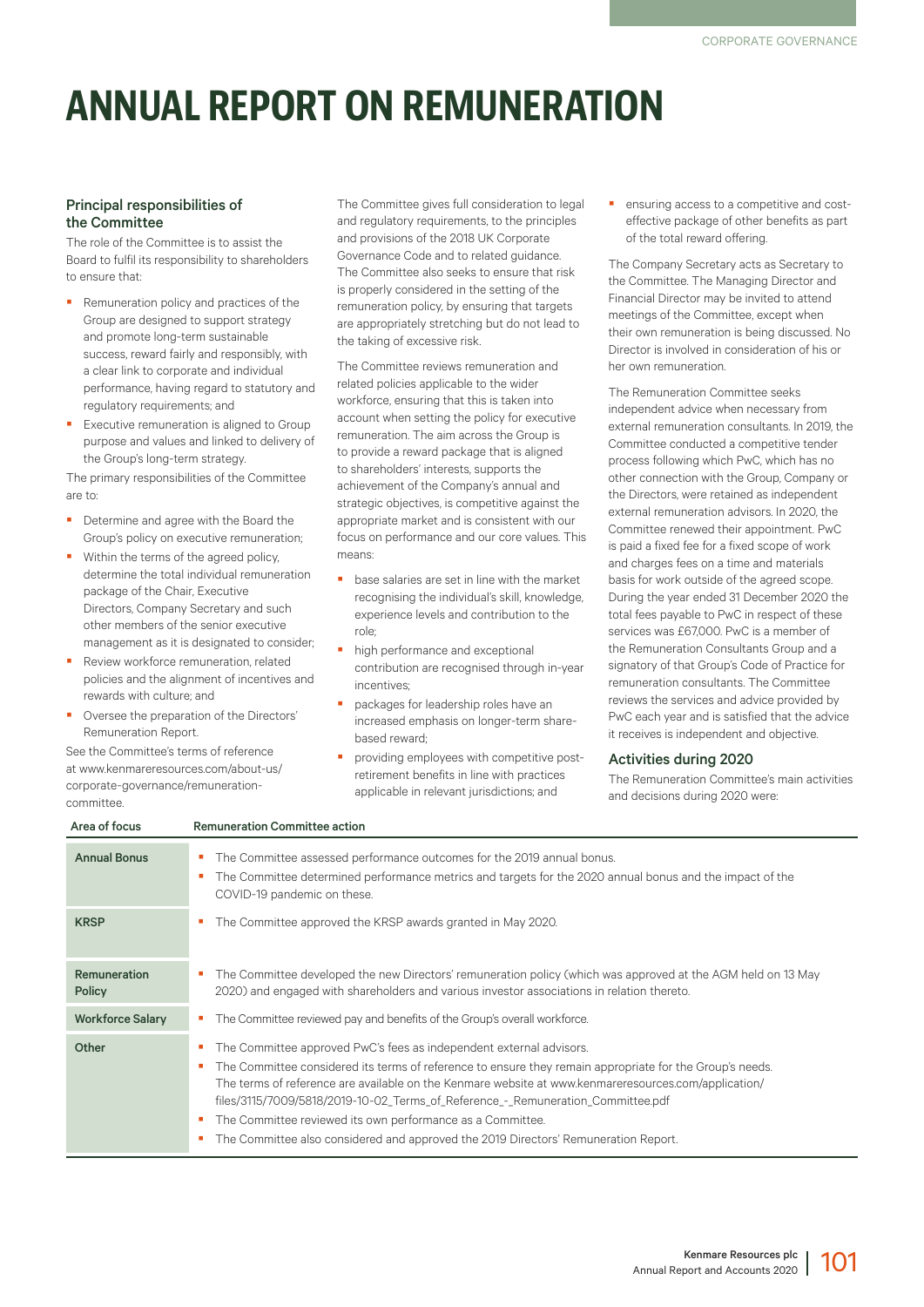#### Membership and meetings

The Remuneration Committee consists of its Non-Executive Chairman, Mr. G. Martin, and Non-Executive Directors Mr. P. Bacchus and Mr. G. Smith. Mr. S. McTiernan stepped down from his position as a member of the Committee on 13 May 2020. He attended all Committee meetings held in 2020 during his period of membership. Biographical details for each of the Committee members and a description of their respective skills, expertise and experience are set out on pages 80 and 81.

The Committee formally met four times during the year but there were also a number of less formal communications throughout the year on remuneration issues between members of the Committee and with the Executive Directors.

| <b>Name</b>    | <b>Role</b> | Independent | Date of Appointment to Committee | Meetings Attended |
|----------------|-------------|-------------|----------------------------------|-------------------|
| Mr. G. Martin  | Chairman    | Yes:        | 14/10/2016                       | iiii              |
| Mr. P. Bacchus | Member      | Yes:        | 25/05/2017                       | iiii              |
| Mr. G. Smith   | Member      | Yes:        | 12/03/2013                       | iiii              |

#### Link between remuneration and long-term performance

The Committee is satisfied that remuneration delivered to the Directors is consistent with the Company's adopted Directors' remuneration policy, and within the prescribed limits. The performance metrics used under the 2020 annual bonus feature several key performance indicators, ensuring a clear alignment between remuneration and the execution of the Company's long-term business strategy, which is reinforced by the delivery of a substantial portion of remuneration in shares under the KRSP. The Committee believes that the Policy has operated as intended during the year, noting that the introduction of the COVID-19 management KPI to the annual bonus, authorised by the Committee's discretionary powers under the Policy, ensured that the remuneration outcomes for the year reflected Company and individual performance.

#### Directors' remuneration (audited)

The following tables set out the remuneration for Directors for the year ended 31 December 2020 and the prior year. There was no increase in the base salary of Executive Directors during 2020 (differences in amounts in the table reflect movements in conversion rates between Euro and US Dollars at the relevant dates).

|                             |          | <b>M.Carvill</b> |          |      |          | <b>T.McCluskey</b> |          |      |
|-----------------------------|----------|------------------|----------|------|----------|--------------------|----------|------|
| <b>Executive Directors'</b> | 2020     | 2020             | 2019     | 2019 | 2020     | 2020               | 2019     | 2019 |
| Remuneration                | US\$'000 | ℅                | US\$'000 | ℅    | US\$'000 | %                  | US\$'000 | ℅    |
| <b>Fixed Pay</b>            |          |                  |          |      |          |                    |          |      |
| Basic salary                | 619      |                  | 616      |      | 409      |                    | 407      |      |
| <b>Benefits</b>             | 7        |                  | 8        |      | 4        |                    | 7        |      |
| Pension                     | 62       |                  | 62       |      | 41       |                    | 41       |      |
| <b>Total Fixed Pay</b>      | 688      | 64%              | 686      | 48%  | 454      | 65%                | 455      | 47%  |
| Variable Pay                |          |                  |          |      |          |                    |          |      |
| Bonus (i)                   | 382      |                  | 291      |      | 243      |                    | 200      |      |
| Long-term incentives        |          |                  |          |      |          |                    |          |      |
| -KRSP (ii)                  | ٠        |                  | 467      |      | ٠        |                    | 308      |      |
| Total Variable Pay          | 382      | 36%              | 758      | 52%  | 243      | 35%                | 508      | 53%  |
| <b>Total Single Figure</b>  | 1,070    |                  | 1.444    |      | 697      |                    | 963      |      |

The 2020 performance outcome of Mr. M. Carvill and Mr. T. McCluskey is 61.72% and 59.47% of salary respectively of which 50% of salary is awarded as a cash bonus. The balance of 11.72% and 9.47% of salary respectively is awarded in restricted shares which will vest three years from grant.

ii. The KRSP awards granted in 2020 include a performance underpin and will be included at the end of the three-year vesting period.

The KRSP shown for 2019 is the value of KRSP incentives earned in the year. Awards under the KRSP in this table are made 100% in shares which vest, subject to continued employment, 60% on the third anniversary of grant and 20% on each of the fourth and fifth anniversary of grant.

iii. The underlying currency of the Executive Directors' emoluments is Euros.

iv. This disclosure forms an integral part of the financial statements.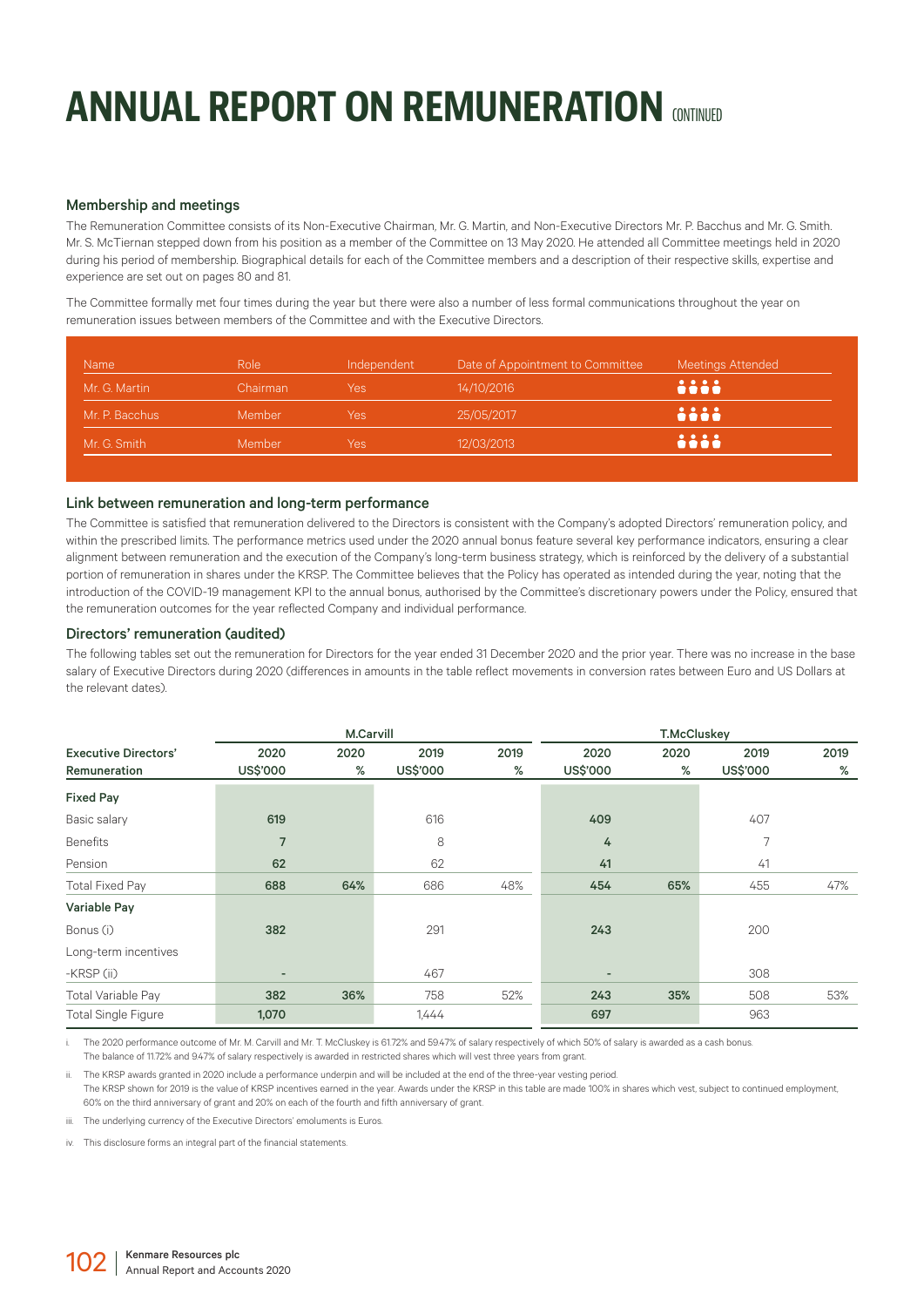|                                          |                  | <b>Basic Fee</b>  |                          | <b>Committee Chair &amp;</b><br><b>Membership Fee</b> |                  | Senior Independent<br><b>Director Fee</b> |                  | Audited<br><b>Total</b> |
|------------------------------------------|------------------|-------------------|--------------------------|-------------------------------------------------------|------------------|-------------------------------------------|------------------|-------------------------|
| Non-Executive Directors'<br>Remuneration | 2020<br>US\$'000 | 2019<br>US\$'000  | 2020<br>US\$'000         | 2019<br>US\$'000                                      | 2020<br>US\$'000 | 2019<br>US\$'000                          | 2020<br>US\$'000 | 2019<br>US\$'000        |
| P. Bacchus                               | 68               | 64                | 13                       | 13                                                    | 6                | $\overline{\phantom{m}}$                  | 87               | 77                      |
| E. Dorward-King                          | 68               | 11                | 25                       |                                                       |                  |                                           | 93               | 12                      |
| C. Fonseca                               | 68               | 64                | 10 <sup>°</sup>          | 2                                                     |                  | $\overline{\phantom{0}}$                  | 78               | 66                      |
| E. Headon (i)                            | 32               | 64                | 13                       | 15                                                    | 4                | 10                                        | 49               | 89                      |
| T. Keating                               | 68               | 64                | 3                        | 2                                                     |                  | -                                         | 71               | 66                      |
| G. Martin                                | 68               | 64                | 22                       | 21                                                    |                  | $\overline{\phantom{0}}$                  | 90               | 85                      |
| S. McTiernan                             | 214              | 213               | $\overline{\phantom{0}}$ |                                                       |                  |                                           | 214              | 213                     |
| G. Smith                                 | 68               | 64                | 24                       | 28                                                    | -                | $\overline{\phantom{0}}$                  | 92               | 92                      |
| D. Somers (ii)                           | 25               | $\qquad \qquad -$ | $\overline{2}$           | $\overline{\phantom{m}}$                              | -                | $\overline{\phantom{m}}$                  | 27               |                         |
| Total                                    | 679              | 608               | $112$                    | 82                                                    | 10 <sup>°</sup>  | 10                                        | 801              | 700                     |

(i) Ms. E. Headon stepped down from the Board on 13 May 2020. The fees set out in the table above relate to the period of her directorship.

(ii) Ms. D. Somers was appointed to the Board as a Non-Executive Director on 19 August 2020. The fees set out in the table above relate to the period of her directorship.

(iii) The Non-Executive Directors' remuneration is 100% fixed and there has been no increase in basic fees since 2011.

(iv) This disclosure forms an integral part of the financial statements.

|                                         | <b>Audited Total</b>     |                  |
|-----------------------------------------|--------------------------|------------------|
| <b>Total Directors' Remuneration</b>    | 2020<br>US\$'000         | 2019<br>US\$'000 |
| <b>Executive Directors</b>              |                          |                  |
| Salary                                  | 1,028                    | 1,023            |
| <b>Benefits</b>                         | 11                       | 15               |
| <b>Bonus</b>                            | 625                      | 491              |
| Pension                                 | 103                      | 103              |
| LTIP                                    | $\overline{\phantom{0}}$ | 775              |
| Total Executive Directors' remuneration | 1,767                    | 2,407            |
| <b>Non-Executive Directors</b>          |                          |                  |
| Fees                                    | 801                      | 700              |
| Total remuneration                      | 2,568                    | 3,107            |

Executive and Non-Executive Directors' remuneration and fees for services as Directors provided to the Company and the entities controlled by the Company are US\$1.8 million (2019: US\$2.4 million) and US\$0.8 million (2019: US\$0.7 million) respectively. These figures have been calculated based on the requirements of the UK's Large and Medium-sized Companies and Groups (Accounts and Report) (Amendment) Regulations 2013 (the "Regulations"), to which the Company has regard.

#### 2020 annual bonus award (audited)

The performance metrics for the 2020 annual bonus award sought to deliver continuous and stretching progress in relation to operational performance, cost efficiency and capital expenditure management, health and safety initiatives, and corporate objectives. Different performance targets for project execution and corporate performance were set for each Executive Director according to their roles. The maximum opportunity under the annual bonus award for 2020 was 100% of base salary for the Managing Director and Financial Director.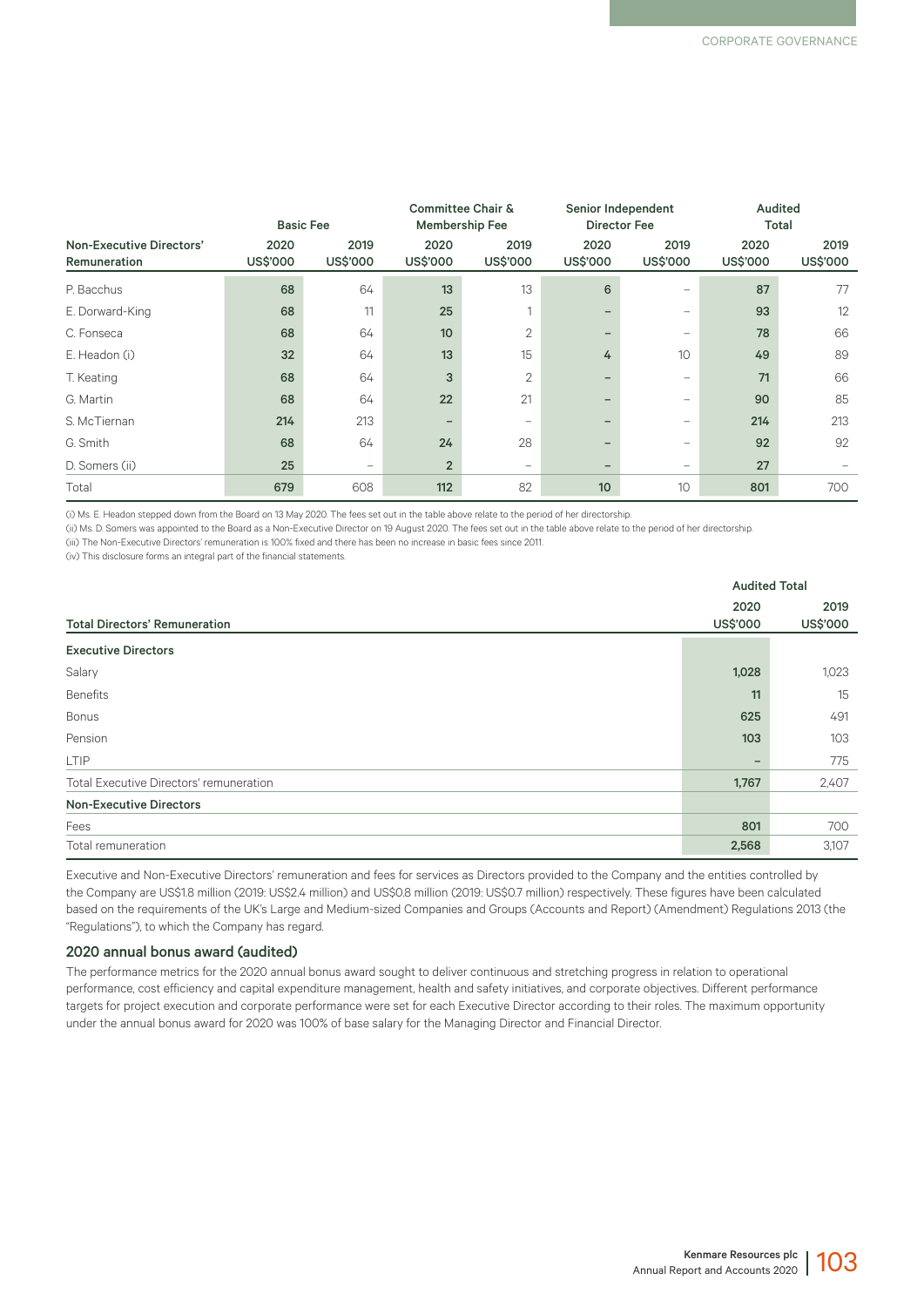Performance targets and outcomes for the 2020 financial year were as follows:

|                                  |                                                      |             | Threshold                                                                                                                                                                     | <b>Target</b><br>(25% of (50% of maximum | Stretch<br>(100% of |
|----------------------------------|------------------------------------------------------|-------------|-------------------------------------------------------------------------------------------------------------------------------------------------------------------------------|------------------------------------------|---------------------|
| 2020 annual bonus outcome        |                                                      | Weighting % | maximum vests)                                                                                                                                                                | vests)                                   | maximum vests)      |
| Operational                      | Ilmenite production (tonnes)                         | 13.5        | 800,000                                                                                                                                                                       | 850,000                                  | 900,000             |
|                                  | Zircon (Standard & Special)<br>production (tonnes)   | 3.375       | 44,500                                                                                                                                                                        | 47,300                                   | 50,100              |
|                                  | Rutile production (tonnes)                           | 0.75        | 7,700                                                                                                                                                                         | 8,200                                    | 8,700               |
|                                  | Concentrates production<br>(tonnes)                  | 1.125       | 34,700                                                                                                                                                                        | 36,850                                   | 39,000              |
| Financial                        | EBITDA (US\$m)                                       | 7.5         | 79.9                                                                                                                                                                          | 94.0                                     | 108.1               |
|                                  | Production cash costs (US\$m)                        | 7.5         | 172                                                                                                                                                                           | 163                                      | 153                 |
|                                  | Cost per tonne (US\$/t)                              | 3.75        | 182                                                                                                                                                                           | 172                                      | 162                 |
|                                  | TSR (£ per share)                                    | 3.75        | 2.83                                                                                                                                                                          | 3.07                                     | 3.30                |
| <b>HSE</b>                       | LTIFR per 200,000 man-hours                          | 3.75        | 0.30                                                                                                                                                                          | 0.25                                     | 0.20                |
|                                  | Community safety                                     | 2.25        | No community fatalities being the responsibility of Kenmare                                                                                                                   |                                          |                     |
|                                  | Environment: Incidents/<br>Emissions                 |             | 1.875 No reportable incidents or emissions                                                                                                                                    |                                          |                     |
|                                  | Environment: Strategic review<br>of rehab            |             | 1.5 Delivery of a strategic review of Kenmare's rehabilitation                                                                                                                |                                          |                     |
|                                  | <b>Environment: Hectares</b><br>rehabilitated (ha)   | 1.5         | 140                                                                                                                                                                           | 160                                      | 175                 |
|                                  | Supply Chain: Policy compliance<br>capacity building | 1.875       | Action plan to be presented to Sustainability Committee and<br>a workshop held                                                                                                |                                          |                     |
|                                  | Social: Gender diversity (%)                         | 2.25        | 8.0                                                                                                                                                                           | 8.5                                      | 9.0                 |
| Project Execution                | WCP B move                                           | 11.25       | Stretch performance was WCP B move commissioned,<br>performance tests completed and plant fully operational by<br>the end of 2020 and cost is on or below budget              |                                          |                     |
| Corporate, Leadership,<br>People |                                                      |             | 7.5 Performance in leadership, strategic vision & planning,<br>business development, succession planning and alignment<br>with company's vision and values.                   |                                          |                     |
| COVID-19<br>Management           |                                                      |             | 25 Proactively & safely mitigate the impact of COVID-19 on the<br>business with a view to ensuring the health and safety of                                                   |                                          |                     |
|                                  |                                                      |             | personnel, minimising disruption to production and shipping<br>and ensuring the long-term future of the Mine, while taking<br>into account the interests of all stakeholders. |                                          |                     |
| Total                            |                                                      | 100         |                                                                                                                                                                               |                                          |                     |

Performance needed for pay out at

(i) Formulaic level of award equates to the weighting multiplied by the proportion of element vesting. (ii) Year end share price adjusted for dividends paid in 2020.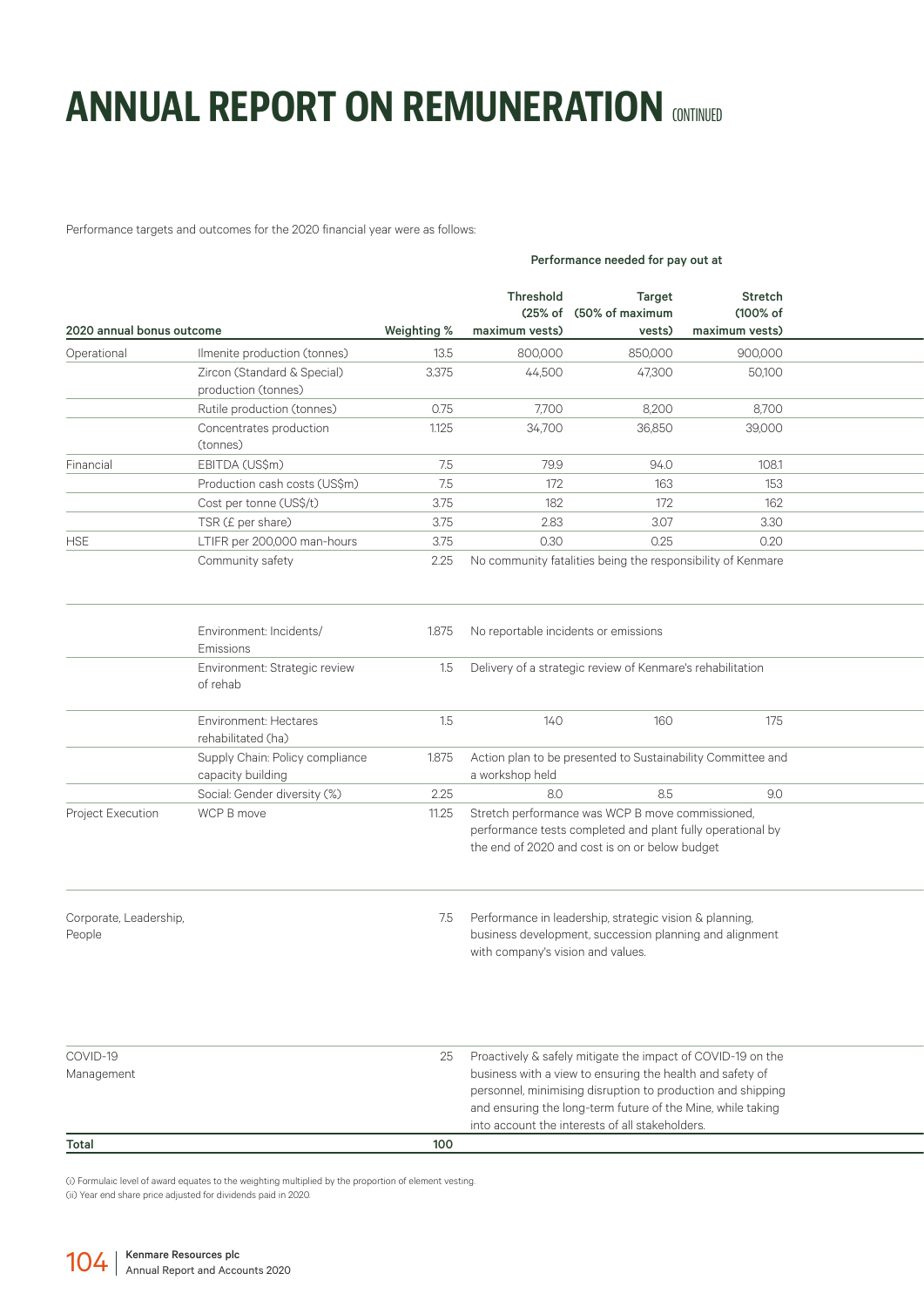|                                                                                                                           | M. Carvill    |                        | T. McCluskey              |                 |
|---------------------------------------------------------------------------------------------------------------------------|---------------|------------------------|---------------------------|-----------------|
|                                                                                                                           |               | <b>Formulaic level</b> |                           | Formulaic level |
|                                                                                                                           | Proportion of | of award               | Proportion of             | of award        |
|                                                                                                                           | element       |                        | % maximum element vesting | % maximum       |
| Performance achieved                                                                                                      | vesting %     | % (i)                  | %                         | $%$ (i)         |
| 755,976                                                                                                                   | 0.0           | 0.00                   | 0.0                       | 0.00            |
| 43,220                                                                                                                    | 0.0           | 0.00                   | 0.0                       | 0.00            |
| 5,957                                                                                                                     | 0.0           | 0.00                   | 0.0                       | 0.00            |
| 35,174                                                                                                                    | 30.5          | 0.34                   | 30.5                      | 0.34            |
|                                                                                                                           |               |                        |                           |                 |
| 76.7                                                                                                                      | 0.0           | 0.00                   | 0.0                       | 0.00            |
| 158                                                                                                                       | 75.7          | 5.68                   | 75.7                      | 5.68            |
| 188                                                                                                                       | 0.0           | 0.00                   | 0.0                       | 0.00            |
| 3.19(ii)                                                                                                                  | 76.1          | 2.85                   | 76.1                      | 2.85            |
| 0.25                                                                                                                      | 50.0          | 1.88                   | 50.0                      | 1.88            |
| Four community incidents involving community motorbikes recorded in                                                       | 50.0          | 1.13                   | 50.0                      |                 |
| 2020, none of which Kenmare was responsible for but focus will be placed                                                  |               |                        |                           |                 |
| on this area in 2021.                                                                                                     |               |                        |                           |                 |
| No reportable incidents/emissions recorded. A new landfill site                                                           |               |                        |                           |                 |
| with effluent management was built and there was continued EMP                                                            | 75.2          | 1.41                   | 75.2                      |                 |
| compliance.                                                                                                               |               |                        |                           |                 |
| Rehabilitation and land use strategy review was developed and approved                                                    | 100.0         | 1.50                   | 100.0                     |                 |
| by the Sustainability Committee. Community engagement took place and                                                      |               |                        |                           |                 |
| public reporting standards for land use were finalised.                                                                   |               |                        |                           |                 |
| 180                                                                                                                       | 100.0         | 1.50                   | 100.0                     |                 |
|                                                                                                                           |               |                        |                           |                 |
| Target performance with a strategic review undertaken and an action                                                       | 50.0          | 0.94                   | 50.0                      |                 |
| plan developed and rolled out                                                                                             |               |                        |                           |                 |
| 10.64%                                                                                                                    | 100.0         | 2.25                   | 100.0                     |                 |
| Performance achieved was close to the stretch target. There were some                                                     | 93.3          | 10.50                  | 93.3                      |                 |
| cost over-runs but these were minimal when COVID-19 related costs                                                         |               |                        |                           |                 |
| were excluded. The delays to the full commissioning and operation of                                                      |               |                        |                           |                 |
| the project as specified, such as the pumping system, can be largely                                                      |               |                        |                           |                 |
| attributed to COVID-19 factors.                                                                                           |               |                        |                           |                 |
| Personal performance against the criteria was considered, especially                                                      |               |                        |                           |                 |
| in the context of the COVID-19 crisis, and noted in particular that:                                                      | 90.0          | 6.75                   | 60.0                      |                 |
| certain key additional roles had been added to the organisation; local                                                    |               |                        |                           |                 |
| management in Mozambique had been strengthened; and good<br>communications and relationships had been maintained with all |               |                        |                           |                 |
| key stakeholders. Above target performance was achieved by both                                                           |               |                        |                           |                 |
| Executives; the difference in award levels reflecting the Committee's view                                                |               |                        |                           |                 |
| of the additional contribution of each to the corporate scorecard and                                                     |               |                        |                           |                 |
| objectives.                                                                                                               |               |                        |                           |                 |
| Stretch performance was considered as achieved across all areas of                                                        | 100.0         | 25.00                  | 100.0                     | 25.00           |
| the business particularly comprehensive health & safety enforcement,                                                      |               |                        |                           |                 |
| workforce engagement, financial management and extensive stakeholder                                                      |               |                        |                           |                 |
| engagement.                                                                                                               |               |                        |                           |                 |
|                                                                                                                           |               |                        |                           |                 |
|                                                                                                                           |               | 61.72                  |                           | 59.47           |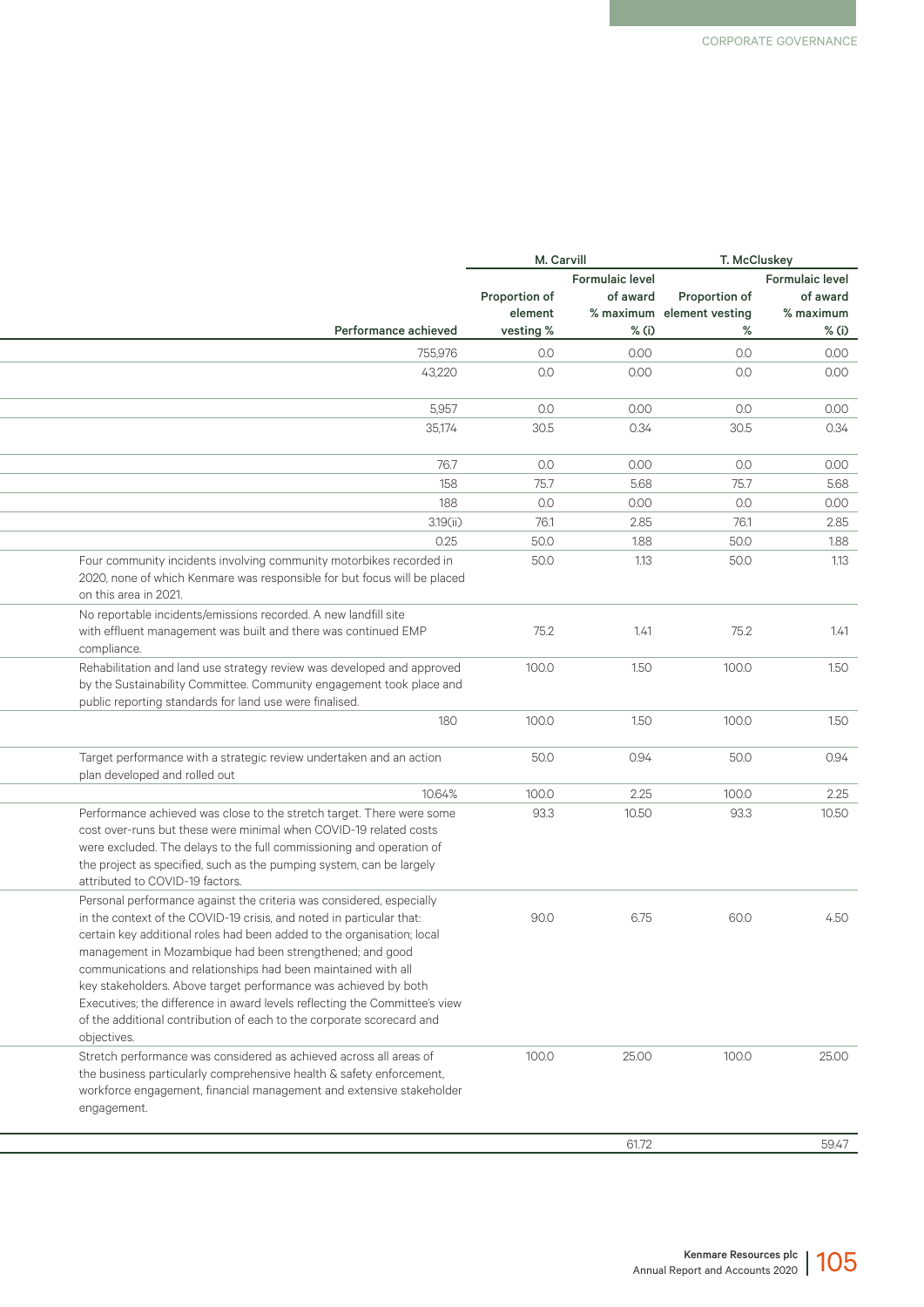The COVID-19 crisis which arose in early 2020, soon after the KPIs had been set, clearly had the potential to materially affect the Group's operations, workforce and all stakeholders, particularly so when the Group was implementing the move of the WCP B plant and infrastructure to Pilivili.

The Committee therefore determined that safe management of the COVID-19 crisis should merit the largest weighting within the 2020 bonus at 25% with the weightings for the other KPIs reduced pro-rata.

After full consideration of all the relevant issues, the Remuneration Committee awarded 100% achievement against this objective, noting in particular the factors set out on page 99 of the Chairman's letter.

Overall, the outcome of the scorecard and therefore outcome for Mr. M. Carvill was 61.72% of maximum. The outcome for Mr. T. McCluskey was 59.47%. The Committee believes this appropriately reflects the Executive Directors' performance during the year and the Group's results, and therefore has not applied further discretion to this outcome. 81% and 84% respectively of the 2020 annual bonus award was delivered in cash i.e. 50% of base salary and the balance of 19% and 16% respectively was deferred in shares for three years (as restricted shares under the KRSP), consistent with the Directors' remuneration policy.

#### Total pension entitlements

Pension provision for the Executive Directors was made in 2020 based on 10% of base salary, in line with the remuneration policy and the contributions for the Irish workforce. Fees paid to Non-Executive Directors are not pensionable. No Director has a prospective entitlement to a defined benefit pension by reference to their service as a Director.

#### Payments for loss of office (audited)

No payments for loss of office were made during the year.

#### Payments to past Directors (audited)

Ms. E. Headon stepped down as a Director on 13 May 2020 and her appointment as a Director terminated on that date. Pursuant to a contract for services with Erzulie Limited (a company wholly owned by her), effective from 1 June 2020, Erzulie Limited was paid €2,917 for the period from 1 June 2020 to 31 December 2020 for consulting services provided to the Sustainability Committee.

Mr. T. Fitzpatrick stepped down as a Director on 1 July 2018. During the year he was paid US\$420,155 (2019:US\$440,453) comprised of salary US\$304,495 (2019: US\$304,495), cash bonus U\$85,210 (2019:US\$105,508) and pension US\$30,450 (2019: US\$30,450). He also received share awards under the KRSP valued at £111618 (2019: £103,423).

#### Directors' and Secretary's shareholdings (audited)

The interests of the Secretary and Directors who held office during 2020, their spouses and minor children, in the ordinary share capital of the Company, other than pursuant to share options or share awards, were as set out below:

|                         | Shares held | <b>Shares held</b> | <b>Shares held</b> |
|-------------------------|-------------|--------------------|--------------------|
|                         | 26 March    | 31 December        | 1 January          |
|                         | 2021        | 2020               | 2020               |
| P. Bacchus              |             |                    |                    |
| M. Carvill (i)          | 263,444     | 251,844            | 135,347            |
| C. Fonseca              |             |                    |                    |
| E. Dorward-King         | 3,600       | 3,600              |                    |
| E. Headon               | 4,746       | 4,746              | 4,990              |
| T. Keating              |             |                    |                    |
| G. Martin               | 100,000     | 84,135             | 84,135             |
| T. McCluskey            | 144,109     | 134,953            | 68,720             |
| S. McTiernan            | 228,607     | 216,353            | 169,845            |
| G. Smith                | 30,078      | 30,078             | 30,078             |
| D. Somers               | 3,940       |                    |                    |
| D. Corcoran (Secretary) | 16,383      | 16,383             | 6,334              |

(i) 99,385 shares held by Rostrevor One Limited, a company controlled by Mr M. Carvill are included in his holding.

#### Directors' and Secretary's share options and share awards (audited)

#### Share option scheme (audited)

Details of the share options of the Secretary and Executive Directors, granted in accordance with the rules of the share option scheme, are as follows:

| Name                    | 1 Jan 2020               | Granted<br>during 2020   | <b>Exercised or</b><br>transferred<br>during 2020 | $L$ apsed<br>during<br>2020 | 31 Dec 2020              | option price | Average Option price Option price<br>range<br>From £ | range<br>To £ |
|-------------------------|--------------------------|--------------------------|---------------------------------------------------|-----------------------------|--------------------------|--------------|------------------------------------------------------|---------------|
| M. Carvill              | $\overline{\phantom{0}}$ | $\overline{\phantom{0}}$ | $\overline{\phantom{0}}$                          |                             | $\overline{\phantom{0}}$ | N/A          | N/A                                                  | N/A           |
| T. McCluskey            | $\overline{\phantom{0}}$ | -                        | $\overline{\phantom{0}}$                          | $\overline{\phantom{0}}$    | $\overline{\phantom{0}}$ | N/A          | N/A                                                  | N/A           |
| D. Corcoran (Secretary) | 3.750                    | $\overline{\phantom{a}}$ | -                                                 | 3.750                       | $\overline{\phantom{0}}$ | 54.40        | 54.40                                                | 54.40         |

All share options granted under the share option scheme have now lapsed and the Board does not currently intend to make any further awards under the scheme. The share price at the year end was £3.13 and the share price range for the year was between £1.69 and £3.17.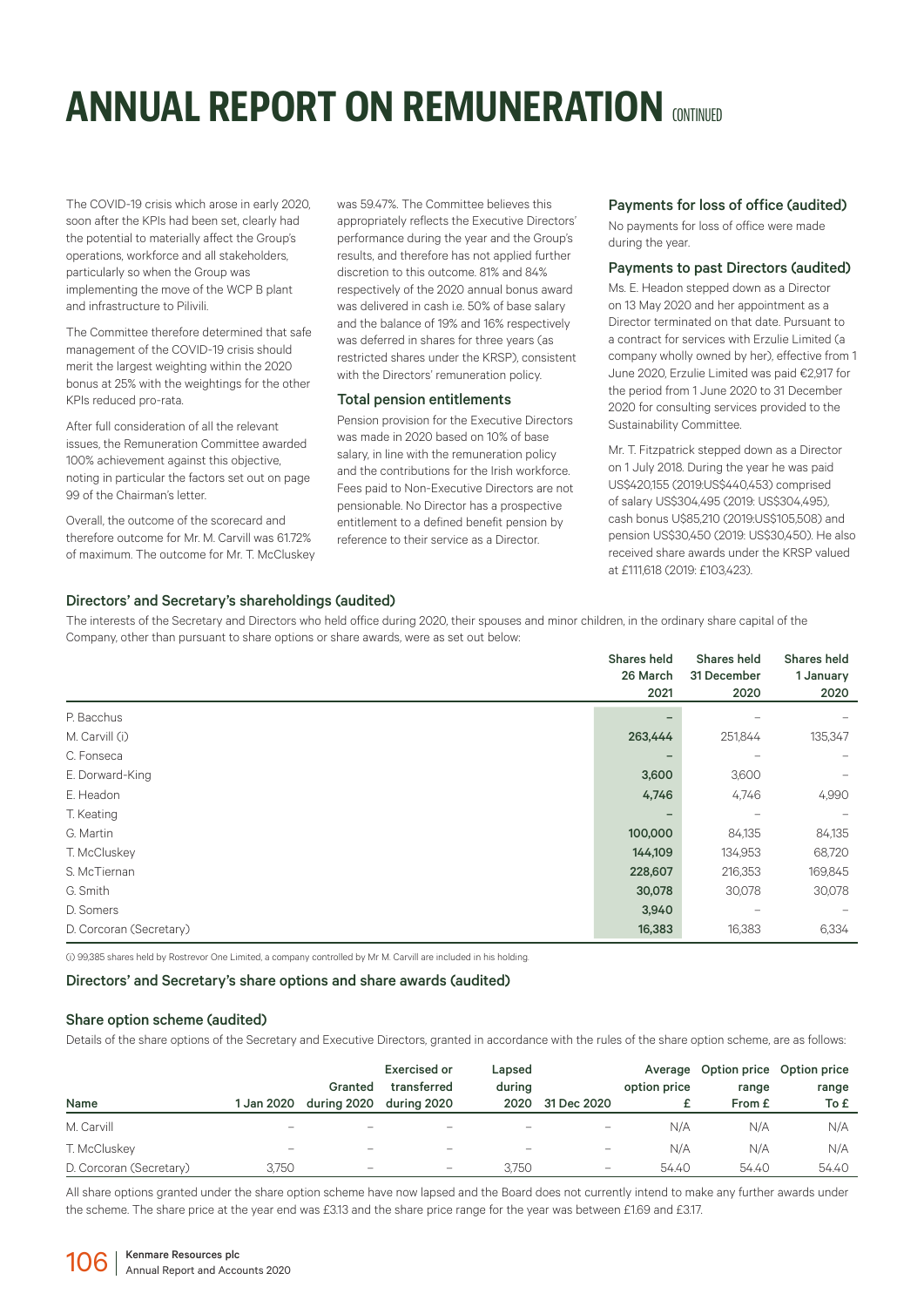#### Share awards scheme (audited)

|                    |                      |                          |                   | Number of nil cost options |                          |                   |               |                             |                                  |
|--------------------|----------------------|--------------------------|-------------------|----------------------------|--------------------------|-------------------|---------------|-----------------------------|----------------------------------|
| Name               | <b>Share</b><br>Plan | At 1 Jan<br>2020         | Awarded           | Vested &<br>Exercised      | Lapsed                   | At 31 Dec<br>2020 | Date of grant | Exercise period             | Market<br>price at<br>exercise £ |
| M. Carvill         | <b>KIP</b>           | 258,635                  | $\qquad \qquad -$ | (64, 659)                  | (193, 976)               |                   | 31 March 2017 | 31 March 2020               | 1.75                             |
|                    | <b>KRSP</b>          | 134,466                  | 2,352(i)          | (83,032)                   | $\overline{\phantom{m}}$ | 53,786            | 26 May 2017   | 26 May 2020-26 May 2022     | 2.20                             |
|                    | <b>KRSP</b>          | 149,362                  |                   |                            | $\overline{\phantom{m}}$ | 149,362           | 15 March 2018 | 15 March 2021-15 March 2023 |                                  |
|                    | <b>KRSP</b>          | 152,074                  |                   |                            | $\overline{\phantom{m}}$ | 152,074           | 15 March 2019 | 15 March 2022-15 March 2024 |                                  |
|                    | <b>KRSP</b>          | $\overline{\phantom{0}}$ | 157,206           | $\overline{\phantom{0}}$   | $\overline{\phantom{0}}$ | 157,206           | 13 May 2020   | 13 May 2023-13 May 2025     |                                  |
|                    |                      | 694,537                  | 159,558           | (147,691)                  | (193, 976)               | 512,428           |               |                             |                                  |
| <b>T.McCluskey</b> | <b>KIP</b>           | 170,689                  |                   | (42, 672)                  | (128,017)                |                   | 31 March 2017 | 31 March 2020               | 1.75                             |
|                    | <b>KRSP</b>          | 88,743                   | 1,552(i)          | (54,798)                   | $\overline{\phantom{m}}$ | 35,497            | 26 May 2017   | 26 May 2020-26 May 2022     | 2.20                             |
|                    | <b>KRSP</b>          | 98,574                   | $\qquad \qquad -$ | $\qquad \qquad -$          | $\overline{\phantom{m}}$ | 98.574            | 15 March 2018 | 15 March 2021-15 March 2023 |                                  |
|                    | <b>KRSP</b>          | 100,364                  |                   |                            | $\overline{\phantom{m}}$ | 100,364           | 15 March 2019 | 15 March 2022-15 March 2024 |                                  |
|                    | <b>KRSP</b>          | $\overline{\phantom{m}}$ | 103,750           |                            | $\overline{\phantom{m}}$ | 103,750           | 13 May 2020   | 13 May 2023-13 May 2025     |                                  |
|                    |                      | 458,370                  | 105.302           | (97, 470)                  | (128,017)                | 338,185           |               |                             |                                  |
| D.Corcoran         | <b>KRSP</b>          | 20,343                   | 593(i)            | (20, 936)                  |                          |                   | 26 May 2017   | 26 May 2020                 | 2.20                             |
|                    | <b>KRSP</b>          | 31,094                   |                   |                            | $\overline{\phantom{m}}$ | 31,094            | 17 April 2018 | 17 April 2021               |                                  |
|                    | <b>KRSP</b>          | 33,519                   |                   |                            | $\overline{\phantom{0}}$ | 33.519            | 23 March 2019 | 23 March 2022               |                                  |
|                    | <b>KRSP</b>          | $\overline{\phantom{m}}$ | 36,530            | $\overline{\phantom{0}}$   | $\overline{\phantom{m}}$ | 36,530            | 26 March 2020 | 26 March 2023               |                                  |
|                    |                      | 84,956                   | 37,123            | (20, 936)                  | -                        | 101,143           |               |                             |                                  |

(i) Dividend equivalent entitlements relating to share awards vesting.

The aggregate gain on awards that vested during the year for Executive Directors was US\$0.5 million (2019: US\$0.2 million)

In the case of the Executive Directors, the KRSP awards made prior to 2020 vest, subject to continued employment, 60% on the third anniversary of grant date, 20% on fourth anniversary and 20% on fifth anniversary.

The 2020 awards for Mr. M. Carvill and Mr. T. McCluskey represent 75% of base salary based on a share price of £2.32; the open offer price from the 2016 capital raise as the actual share price at the date of award was lower.. The value of these awards totalled £0.36 million for Mr. M. Carvill and £0.24 million for Mr. T. McCluskey.

The Executive Directors' 2020 KRSP awards vest, subject to continued employment and to the Remuneration Committee's assessment against a discretionary underpin, on the third anniversary of grant date. The vested KRSP awards are subject to a two-year holding period which may extend beyond an Executive Director's cessation of employment in accordance with the post-employment holding requirements of the 2020 remuneration policy.

In the case of the Secretary, the above KRSP awards vest, subject to continued employment, on the third anniversary of grant date. No awards have been made under the KIP since March 2017. Non-Executive Directors do not receive awards under share awards plans.

#### Executive Directors' shareholding requirement

In accordance with the current Remuneration Policy, the Executive Directors are required to build up shareholdings equal to 250% of their respective salaries by 25 May 2022. This requirement can be met both by shareholdings held by the Executive Directors (directly or indirectly) and, on a net-of-tax basis, by unvested share awards that are not subject to performance or underpin conditions. As of 26 March 2021, and taking into account prevailing exchange rates and the basis of the information disclosed in the table on page 106, each of Mr. M. Carvill and Mr. T. McCluskey met this requirement.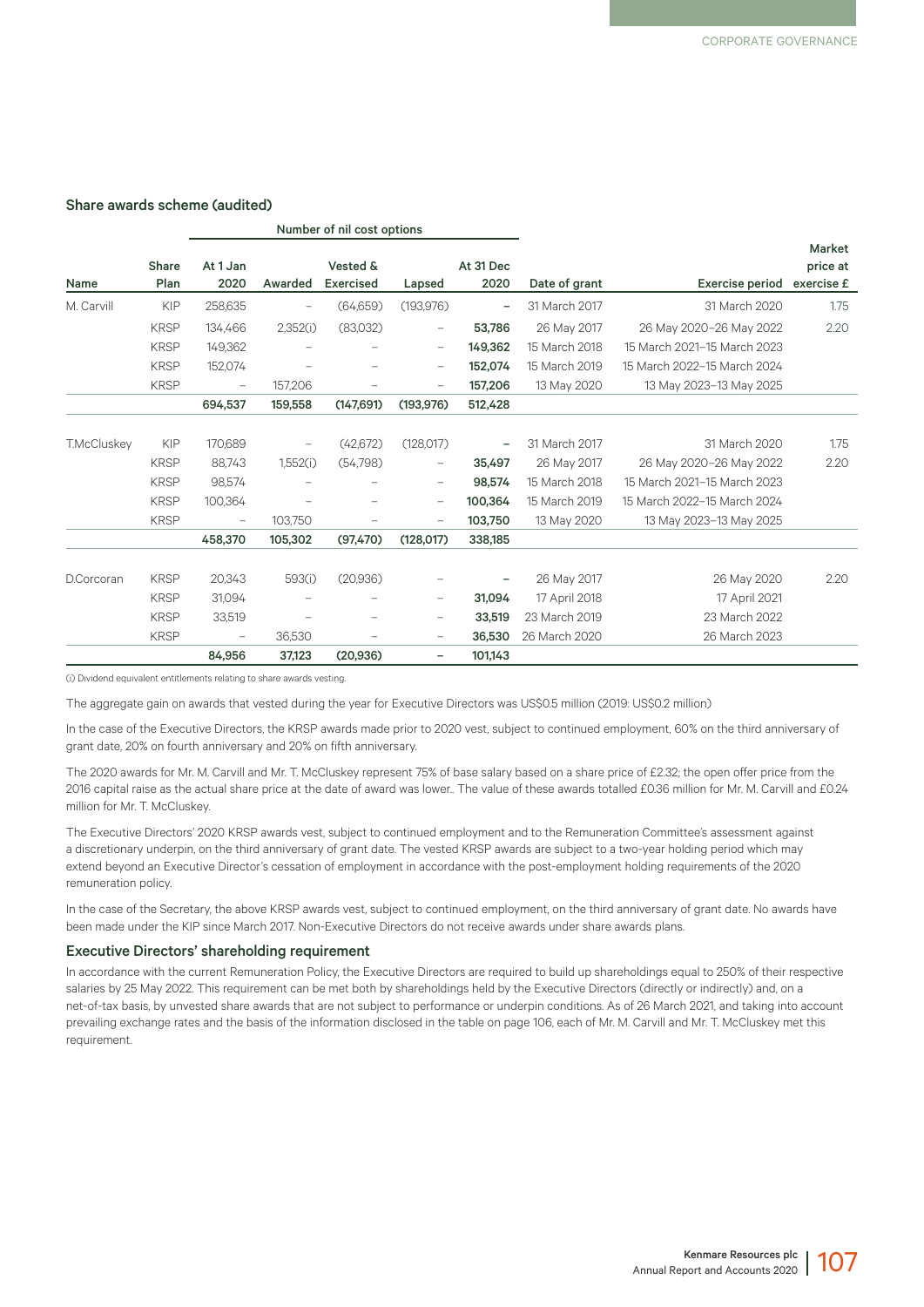#### Performance graph and table

The value at 31 December 2020 of US\$100 invested in the Group in 2010 compared with the value of US\$100 invested in the FTSE All Share Mining Index is shown in the graph below.



The remuneration paid to the Managing Director in the past 10 years is set out below:

|      |             | Single figure of                      |                                             | Long-term                                             |
|------|-------------|---------------------------------------|---------------------------------------------|-------------------------------------------------------|
| Year | <b>Name</b> | total remuneration<br><b>US\$'000</b> | Bonus pay-out<br>(as % maximum opportunity) | incentive vesting rates<br>(as % maximum opportunity) |
| 2020 | M. Carvill  | 1,070                                 | 62%                                         | N/A                                                   |
| 2019 | M. Carvill  | 1.444                                 | 47%                                         | 25%                                                   |
| 2018 | M. Carvill  | 1,652                                 | 58%                                         | 83.3%                                                 |
| 2017 | M. Carvill  | 1,528                                 | 59%                                         | 0%                                                    |
| 2016 | M. Carvill  | 1,340                                 | 66% (i)                                     | N/A                                                   |
| 2015 | M. Carvill  | 744                                   | 22% (i)                                     | N/A                                                   |
| 2014 | M. Carvill  | 967                                   | 26% (i)                                     | N/A                                                   |
| 2013 | M. Carvill  | 809                                   | 0%                                          | 0%                                                    |
| 2012 | M. Carvill  | 783                                   | 0%                                          | N/A                                                   |
| 2011 | M. Carvill  | 1.035                                 | 37%                                         | N/A                                                   |

(i) Amount shown reflects the cash and deferred share award under the KIP, part of which is conditional on long-term performance.

In line with the European Union (Shareholders' Rights) Regulations 2020 and with the regulations set out in the UK's Large and Medium-sized Companies and Groups (Accounts and Report) (Amendment) Regulations 2013, to which the Group has regard, figures shown in the table above relate to remuneration for performance each year.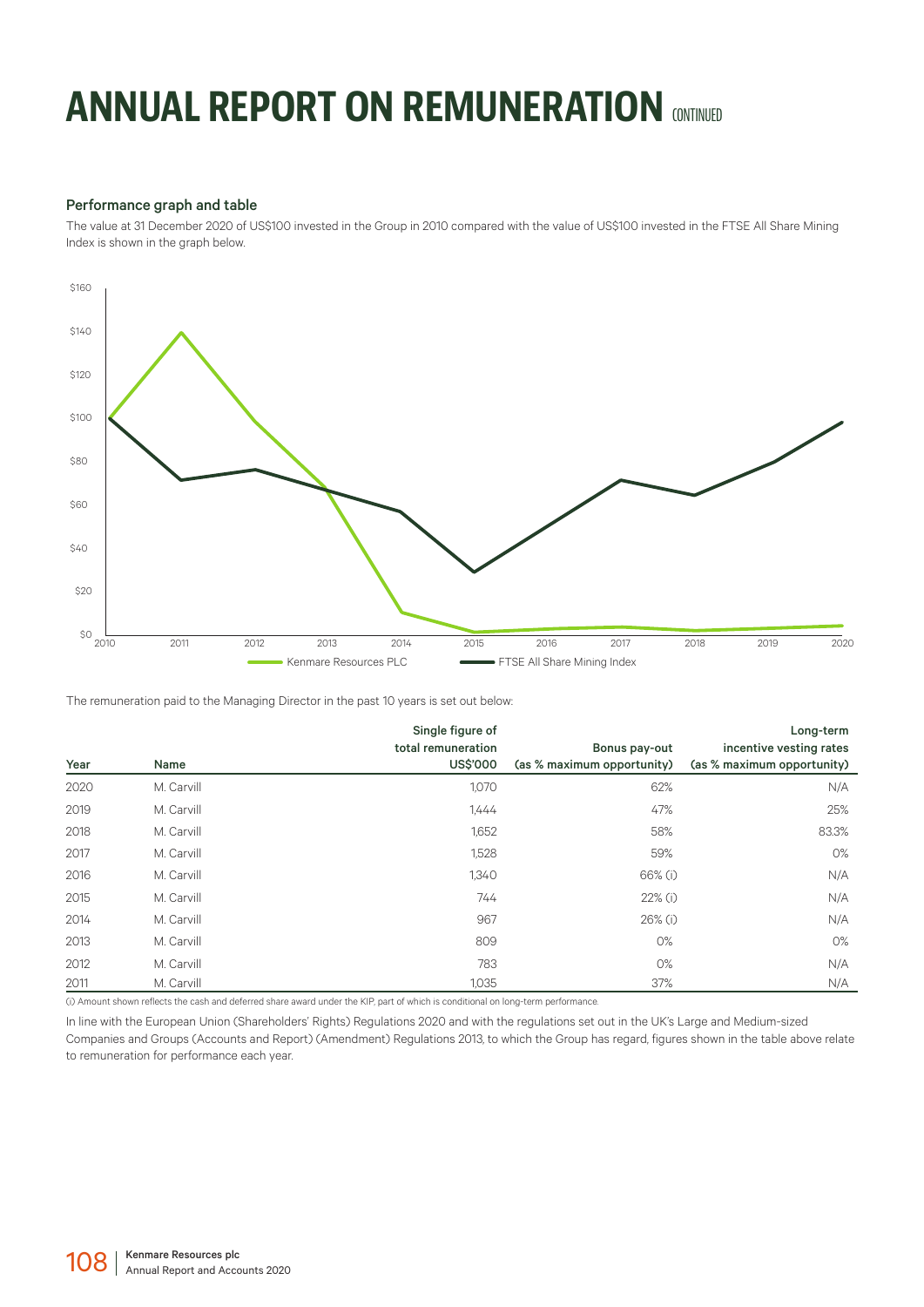#### Percentage change in remuneration and Company performance

| Annual change                                                 | 2020 v 2019<br>% |
|---------------------------------------------------------------|------------------|
| Directors' remuneration                                       |                  |
| <b>Executive Directors</b>                                    |                  |
| M. Carvill, Managing Director (i)                             | (26%)            |
| T. McCluskey, Financial Director (i)                          | (28%)            |
| <b>Non-Executive Directors</b>                                |                  |
| P. Bacchus (ii)                                               | 13%              |
| E. Dorward-King (ii)                                          | 29%              |
| C. Fonseca                                                    | 18%              |
| E. Headon (ii)                                                | 47%              |
| T. Keating                                                    | 8%               |
| G. Martin                                                     | 6%               |
| S. McTiernan                                                  | $O\%$            |
| G. Smith                                                      | $O\%$            |
| D. Somers                                                     | N/A              |
| Group performance                                             |                  |
| Net Profit                                                    | (63%)            |
| Employee average remuneration on a full-time equivalent basis |                  |
| Employees of the Company                                      | 7%               |

(i) The reduction is driven by the introduction of the underpin in the KRSP which means the 2020 award will be reflected in the single figure table at the time of vesting. (ii) The increase results from changes to Board and/or Committee responsibilities during 2020.

(iii) The annual change has been calculated based on annualised figures.

#### Relative importance of spend on pay

|                                          | 2020            | 2019            | Change          |
|------------------------------------------|-----------------|-----------------|-----------------|
|                                          | <b>US\$'000</b> | <b>US\$'000</b> | <b>US\$'000</b> |
| Overall spend on pay including Directors | 40,518          | 41.994          | $-1.476$        |
| Profit distributed by way of dividend    | 8.594           | 3,026           | 5,568           |
| Group cash operating costs               | 158,000         | 156,600         | 1,400           |

Employee numbers throughout the Group increased from 1,497 in 2019 to 1,499 in 2020.

Group cash operating costs have been included in the table in order give a context to spend on pay relative to the overall cash operating costs.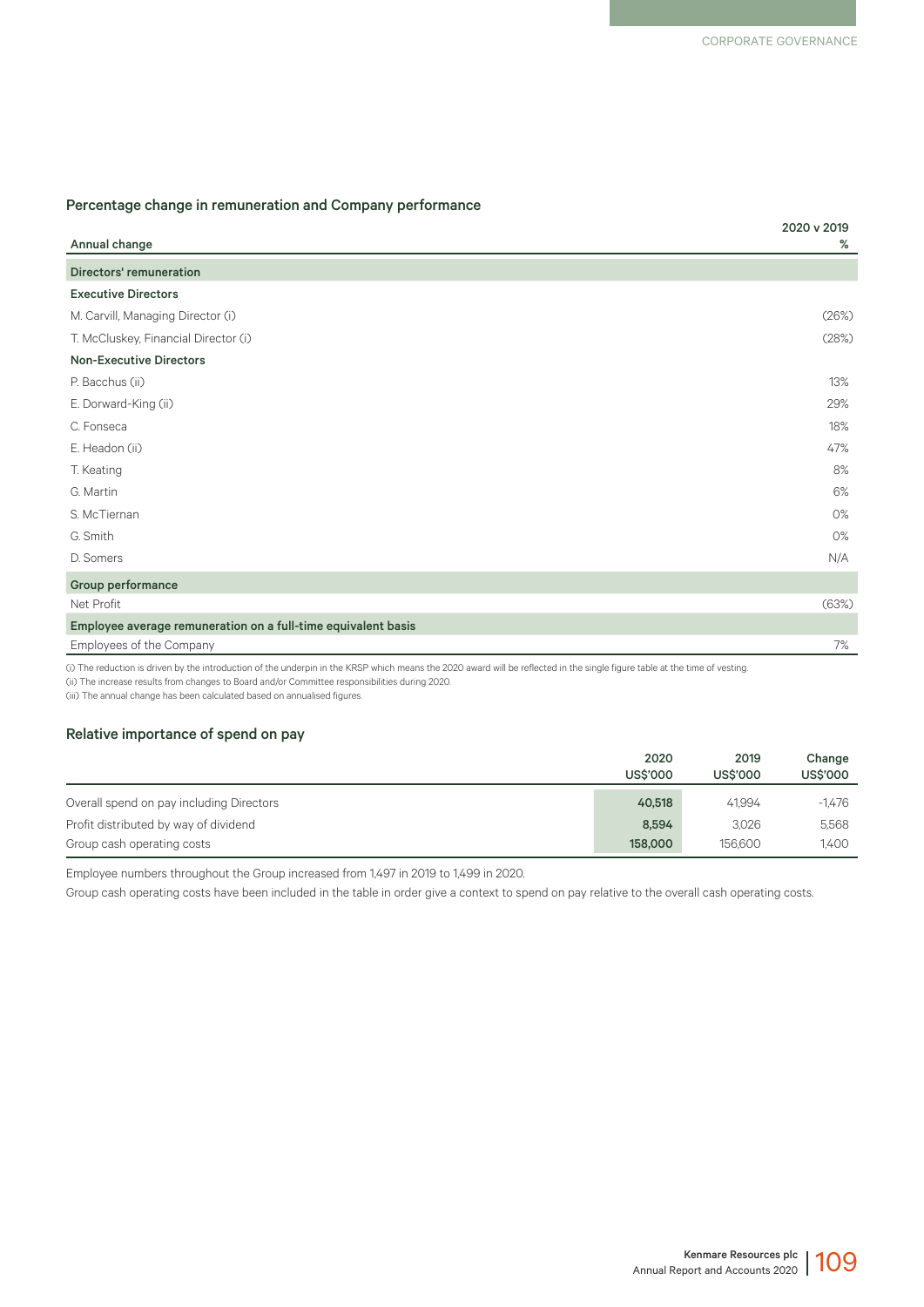#### Statement of implementation of policy in 2021 (audited)

#### Base salary

The base salaries for the forthcoming year are due to increase by 1.5% reflecting an inflation adjustment for the period from 2014 to 2020 and are set out below:

| <b>Executive Director</b> | 2021<br><b>US\$'000</b> | 2020<br>US\$'000 | % Change |
|---------------------------|-------------------------|------------------|----------|
| M. Carvill                | 628                     | 619              | 1.5      |
| T. McCluskey              | 415                     | 409              | 1.5      |

The underlying currency of Mr. M. Carvill and Mr. T. McCluskey's base salaries is Euro. The US Dollar figures shown above for 2021 have been calculated using the average 2020 Euro to US Dollar exchange rate. The final US Dollar figure for 2021 will vary depending on exchange rate movements.

Annual bonus

The incentive opportunity for the Executive Directors under the incentive scheme for 2021 will be as follows:

|                           | On-target<br>incentive | Maximum<br>incentive |
|---------------------------|------------------------|----------------------|
| <b>Executive Director</b> | (% of salary)          | (% of salary)        |
| M. Carvill                | 50                     | 100                  |
| T. McCluskey              | 50                     | 100                  |

The performance metrics for 2021 annual bonuses and their associated weightings are as follows:

| Area                                     | Measure                                                     | Weight (i) |
|------------------------------------------|-------------------------------------------------------------|------------|
| Operational                              | Ilmenite, zircon, rutile and concentrates production volume | 30%        |
| Financial                                | <b>EBITDA</b>                                               | 10%        |
|                                          | Total cash operating costs                                  | 10%        |
|                                          | Cash cost per tonne                                         | 5%         |
|                                          | Total shareholder return                                    | 5%         |
| Environment, Social and Governance (ESG) | Safety - LTIFR and community                                |            |
|                                          | Environment                                                 | 25%        |
|                                          | Social and other                                            |            |
| Project execution                        |                                                             | 5%         |
| Corporate                                |                                                             | 5%         |
| COVD-19 management                       |                                                             | 5%         |

(i) The respective weightings for the Managing Director and Financial Director will be the same for all metrics except for Corporate where the Remuneration Committee will determine appropriate splits reflecting their respective responsibilities and challenges in these areas in 2021.

The performance metrics as set out above seek to deliver ongoing progress in relation to operational performance, cost efficiency, ESG, and strategic corporate objectives. The performance targets associated with the quantitative measures are in line with guidance issued in January 2021 and the targets for qualitative measures are in line with 2020 targets.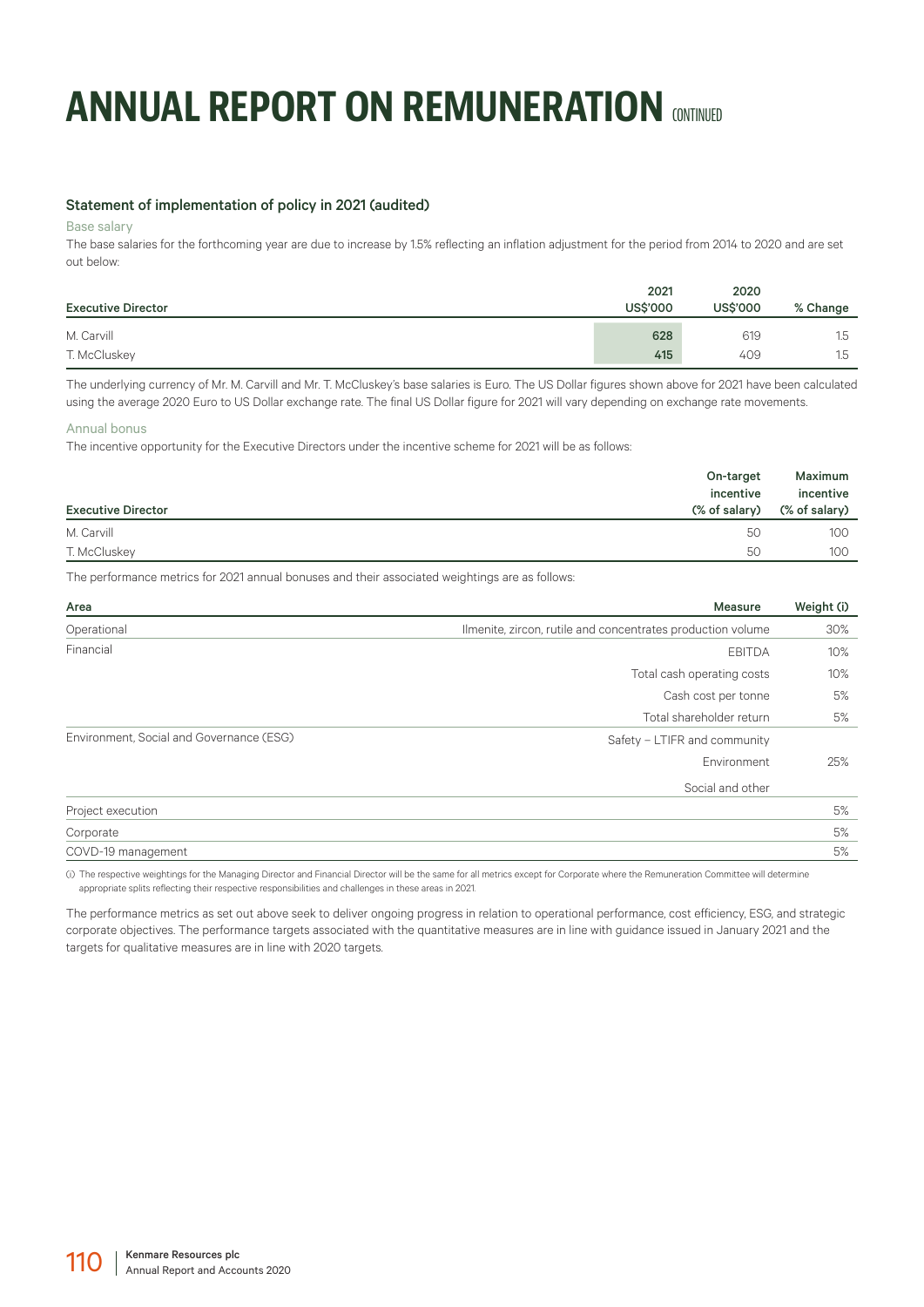#### Kenmare Restricted Share Plan (KRSP)

The maximum award level for the Executive Directors under the KRSP for 2021 will be 100% of base salary. For the current Executive Directors only, the share price used to determine the award levels will not be less than £2.32, the open offer price for the 2016 capital raise. Vesting of awards will be subject to a performance underpin based on a number of corporate indicators. The underpin has no pre-determined targets and will be assessed retrospectively based on performance over the three-year vesting period.

In addition to the assessment of the appropriate award level prior to grant, the Remuneration Committee will also undertake a discretionary underpin performance assessment prior to vesting. The assessment of the underpin will consider Company and individual performance over the three-year vesting period. This provides the Committee with the ability to take a holistic view of the Company's performance to ensure that the vesting level is appropriate.

The following four core elements will be considered as part of the underpin assessment, although the Committee may consider other factors in addition to these:

- operational performance outcomes under the annual bonus scorecard over the three-year period;
- share price performance since grant;
- environmental, social and governance performance; and
- major strategic or project decisions and return on investment.

The Committee does not intend to set fixed, quantitative underpins in respect of these factors. Instead, in completing its assessment, the Committee may consider the following questions:

- Has operational performance been below threshold in any year during the vesting period? If so, has this been offset by performance in a prior or subsequent year?
- Has there been a material decline in the share price or failure to meet shareholder expectations for growth?
- Have there been any adverse environmental, social or governance issues arising during the vesting period, or any significant health and safety incidents?
- For major projects which have commenced during the vesting period, what progress has been made? For major projects that have been completed during the vesting period, what were the outcomes against original expectations and how do these translate to returns to shareholders?

In making an adjustment to vesting levels, the Committee will also consider the extent to which the matter has already been reflected in the annual bonus scheme outcomes. Furthermore, the Committee will consider these factors in both an individual and collective context, meaning that there may be different vesting levels for each participant.

Malus and clawback provisions will apply, as set out in the Directors' remuneration policy. Awards will be subject to malus during the vesting period. Clawback will apply for two years post-vesting.

#### Statement of voting at Annual General Meeting

The table below shows the outcome of the advisory vote on the Directors' Remuneration Report and Directors' remuneration policy at the 2020 AGM.

|                                                      | <b>Votes</b> |       | Votes     |      | Votes    |
|------------------------------------------------------|--------------|-------|-----------|------|----------|
| Item                                                 | for          | ℅     | against   |      | withheld |
| Advisory vote on 2019 Directors' Remuneration Report | 76.182.597   | 97.76 | 1.742.125 | 2.24 | 44,412   |
| Advisory vote on Directors' remuneration policy      | 70.960.538   | 91.02 | 6.997.155 | 8.98 | 11.440   |

This report was approved by the Board of Directors and signed on its behalf by:

### Graham Martin

#### Chairman of the Remuneration Committee

31 March 2021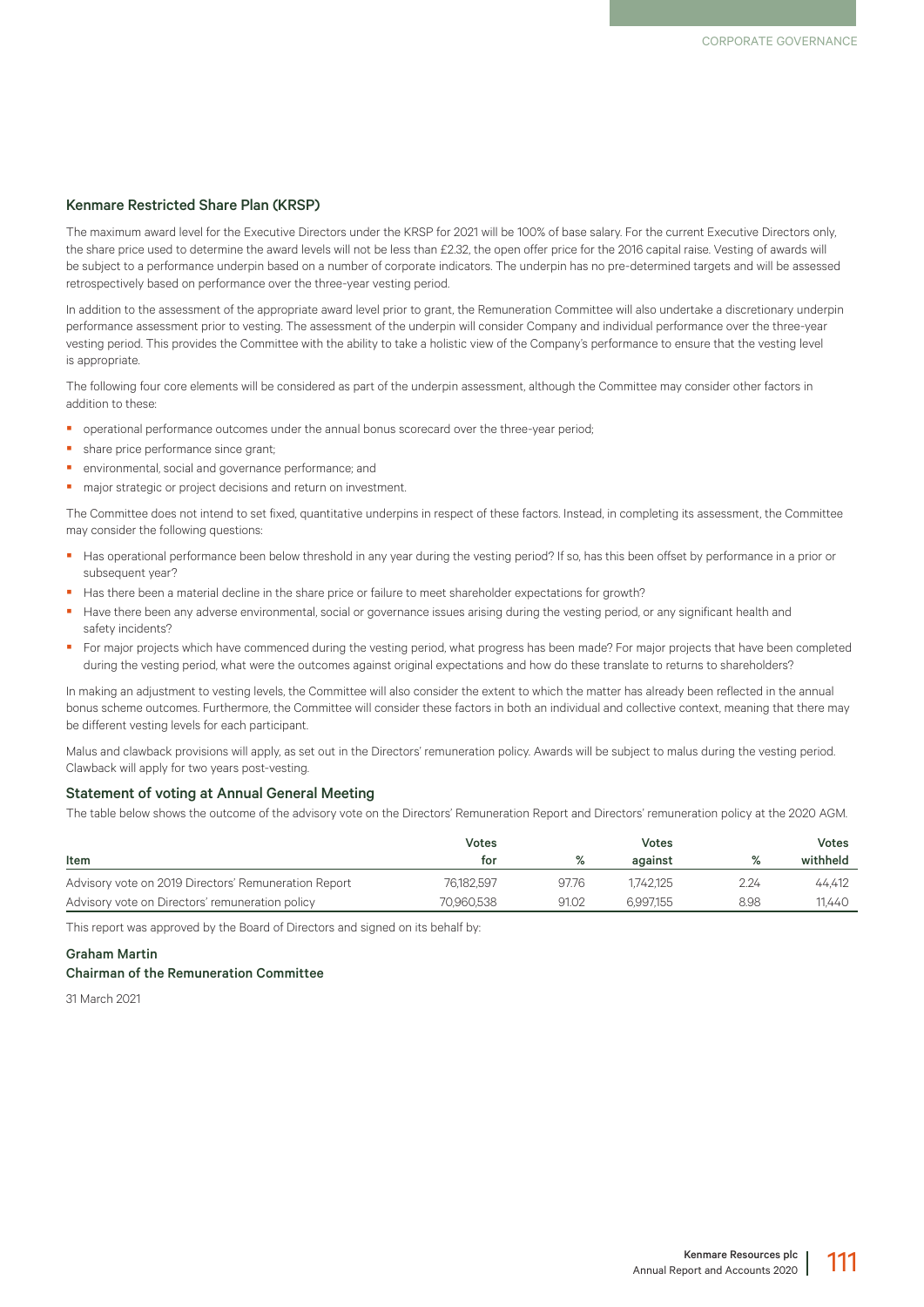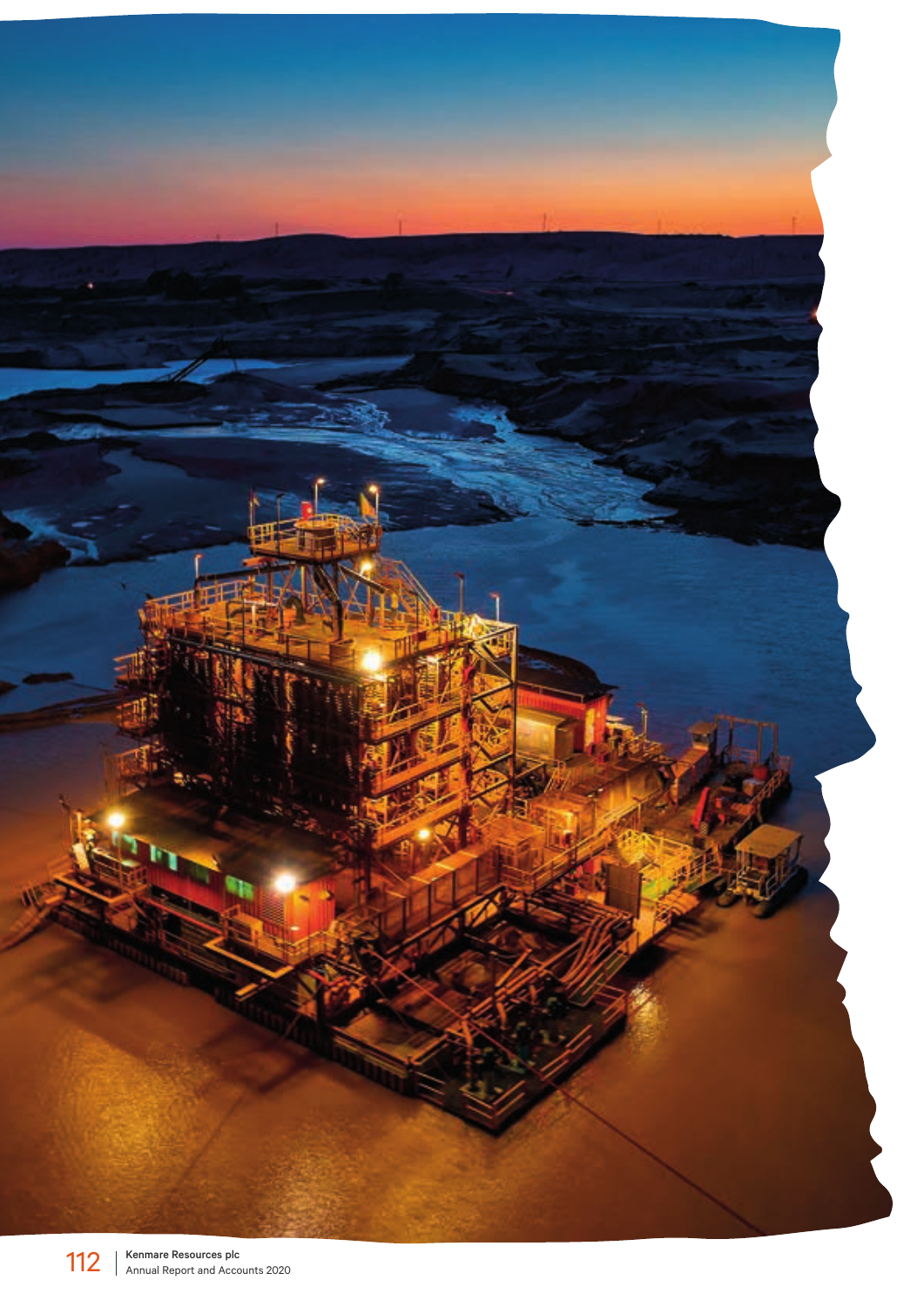### **DIRECTORS' REMUNERATION POLICY REPORT**

#### Introduction

The Directors' remuneration policy (the "policy") as summarised below was approved by a shareholder vote at the Annual General Meeting on 13 May 2020 and applies for the period of three years from the date of approval. For clarity, a summary of the policy is included in this report. The full policy can be found in the 2019 Annual Report, which is available under the Investors section of our website, www.kenmareresources.com.

#### **Principles**

Kenmare's remuneration policy is designed to support the business strategy, long-term interests and sustainability by providing levels of remuneration that attract, motivate and retain Executive Directors of the highest calibre who can contribute their experience to the Group's operations. The Board seeks to align the long-term interests of Executive Directors with those of shareholders, within the framework set out in the UK Corporate Governance Code (the "Code").

#### The Remuneration Committee seeks to ensure:

- that Executive Directors are rewarded in a fair and balanced way for their individual and team contribution to the Group's performance;
- that Executive Directors receive a level of remuneration that is appropriate to their scale of responsibility and individual performance;
- that the overall approach to remuneration has regard to the sector within which the Group operates and the markets from which it draws its Executive Directors; and
- that risk is properly considered in setting remuneration policy and in determining remuneration packages, with a focus on simplicity, transparency and the promotion of long-term alignment with shareholders.

#### Remuneration policy for 2020 onwards

The remuneration policy set out on pages 113 to 119 covers the three-year period between the 2020 AGM and the 2023 AGM and it complies with the European Union (Shareholders' Rights) Regulations 2020 and, on a voluntary basis, with the regulations set out in the UK's Large and Medium-sized Companies and Groups (Accounts and Report) (Amendment) Regulations 2013 (together the "Regulations").

The main components of the remuneration policy and how they are linked to and support the Group's business strategy are summarised in the table below. The policy covers all remuneration payments to Directors, and includes no provisions for derogations.

| Element of<br>remuneration | How the element supports our<br>strategic objectives                                                                                                                           | Operation of the element<br>including any provision for<br>malus or clawback                                                                                                                                                                                                                                                                                                                                                                                                                                                                                                                                                                                                       | Maximum potential value                                                                                                                                                                                                                                                                                                                                                                                                                                                                                                                                                                                                               | Performance metrics,<br>weighting, minimum payout<br>and time period (where<br>applicable) |
|----------------------------|--------------------------------------------------------------------------------------------------------------------------------------------------------------------------------|------------------------------------------------------------------------------------------------------------------------------------------------------------------------------------------------------------------------------------------------------------------------------------------------------------------------------------------------------------------------------------------------------------------------------------------------------------------------------------------------------------------------------------------------------------------------------------------------------------------------------------------------------------------------------------|---------------------------------------------------------------------------------------------------------------------------------------------------------------------------------------------------------------------------------------------------------------------------------------------------------------------------------------------------------------------------------------------------------------------------------------------------------------------------------------------------------------------------------------------------------------------------------------------------------------------------------------|--------------------------------------------------------------------------------------------|
| <b>Base salary</b>         | Supports the recruitment<br>and retention of Executive<br>Directors recognising the<br>scope and responsibility of<br>the roles and the individual's<br>skills and experience. | Reviewed annually with<br>increases generally<br>effective from 1 January.<br>When determining levels,<br>consideration is given to:<br>Group performance;<br>the performance of the<br>Executive Director over the<br>previous 12 months;<br>the salary review budget<br>for all employees for the<br>coming year;<br>retention risk and the<br>ability to replace higher<br>value skills if needed in the<br>market:<br>benchmarking data of<br>other UK and Irish listed<br>companies of similar<br>market capitalisation and<br>practice in the global<br>mining sector;<br>inflation; and<br>the rewards, incentives and<br>conditions available to the<br>Group's workforce. | Base salary reviews for<br>Executive Directors are at the<br>discretion of the Remuneration<br>Committee but will generally<br>be increased with the cost of<br>living and with consideration<br>to general Group increases.<br>The only exceptions to this<br>rule are where:<br>there is a significant<br>a.<br>movement in the<br>benchmarking data for that<br>role: or<br>an individual is brought in<br>below market level with a<br>view to increasing base pay<br>over time to reflect proven<br>competence in role; or<br>there is a material increase<br>in scope or responsibility<br>of the Executive<br>Director's role. | None.                                                                                      |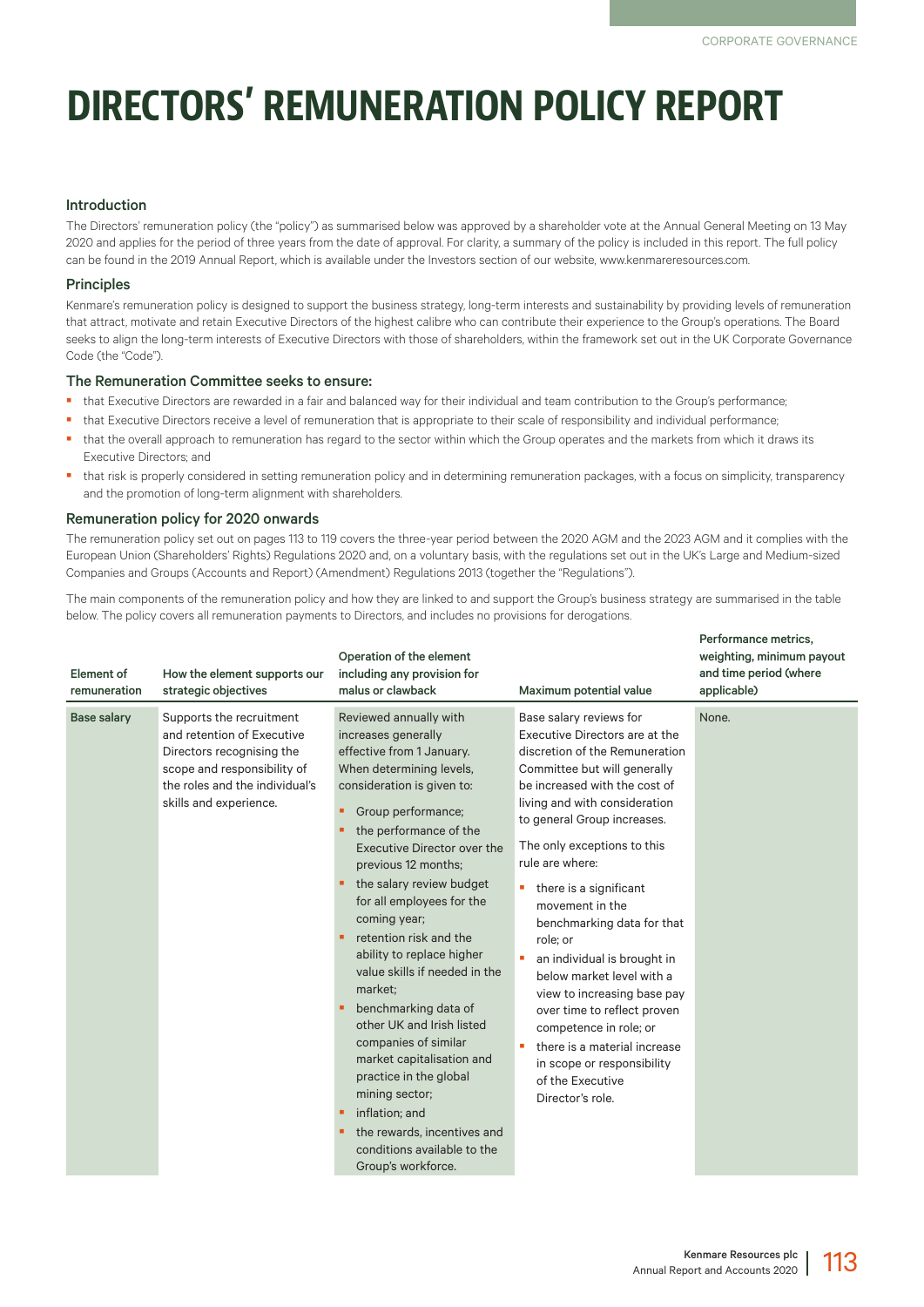### **DIRECTORS' REMUNERATION POLICY REPORT CONTINUED**

| <b>Element</b> of<br>remuneration | How the element supports our<br>strategic objectives                                                            | Operation of the element<br>including any provision for<br>malus or clawback                                                                                                                                                                                                                                                                                                                                                                                                                                                       | Maximum potential value                                                                                                                                                                                                                                    | Performance metrics,<br>weighting, minimum payout<br>and time period (where<br>applicable) |
|-----------------------------------|-----------------------------------------------------------------------------------------------------------------|------------------------------------------------------------------------------------------------------------------------------------------------------------------------------------------------------------------------------------------------------------------------------------------------------------------------------------------------------------------------------------------------------------------------------------------------------------------------------------------------------------------------------------|------------------------------------------------------------------------------------------------------------------------------------------------------------------------------------------------------------------------------------------------------------|--------------------------------------------------------------------------------------------|
| <b>Benefits</b>                   | Provides market competitive<br>benefits to support Executive<br>Directors in carrying out<br>their duties.      | Benefits include holiday<br>and sick pay, family health<br>insurance, permanent health<br>insurance, life assurance and<br>an annual health check.<br>The Managing Director has a<br>company car.<br>The Group also reimburses the<br>Executive Directors in respect<br>of all expenses reasonably<br>incurred by them in the proper<br>performance of their duties.<br>The Group may introduce new<br>benefits that are, or become,<br>prevalent in a jurisdiction in<br>which it operates and in which<br>a Director is located. | Set at a level appropriate<br>to the individual's role and<br>circumstances.<br>The maximum opportunity will<br>depend on the type of benefit<br>and cost of its provision,<br>which will vary according to<br>the market and individual<br>circumstances. | None.                                                                                      |
| Pension                           | To provide a market<br>competitive remuneration<br>package by facilitating long-<br>term saving for retirement. | Each Executive Director is<br>entitled to receive a payment<br>into the Company's group<br>personal pension plan or their<br>private pension arrangements,<br>or alternatively a salary<br>supplement in lieu of such a<br>contribution.                                                                                                                                                                                                                                                                                           | The maximum pension<br>contribution for Executive<br>Directors is 10% of salary                                                                                                                                                                            | None.                                                                                      |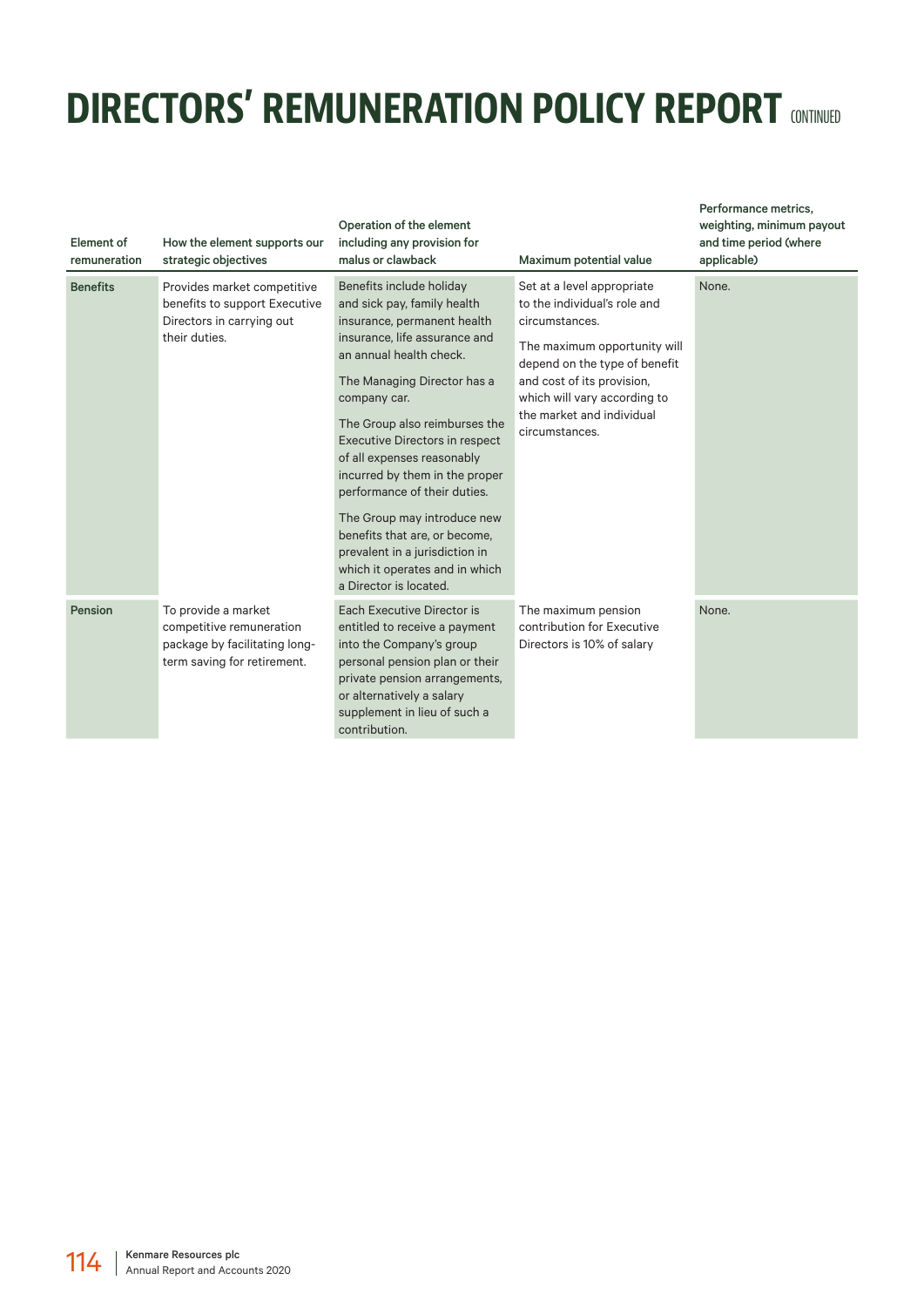| Element of<br>How the element supports our<br>remuneration<br>strategic objectives                                                                           | Operation of the element<br>including any provision for<br>malus or clawback                                                                                                                                                                                                                                                                                                                                                                                                                                                                                                                                                                                                                                                                                                                                                                                                                                                                                                                                                                                                                                                             | Maximum potential value                                      | Performance metrics,<br>weighting, minimum payout<br>and time period (where<br>applicable)                                                                                                                                                                                                                                                                                                                                                                                                                                                                                                                                                                                                                                                                                                                                                                                                                                                                                                                                                                                                                                     |
|--------------------------------------------------------------------------------------------------------------------------------------------------------------|------------------------------------------------------------------------------------------------------------------------------------------------------------------------------------------------------------------------------------------------------------------------------------------------------------------------------------------------------------------------------------------------------------------------------------------------------------------------------------------------------------------------------------------------------------------------------------------------------------------------------------------------------------------------------------------------------------------------------------------------------------------------------------------------------------------------------------------------------------------------------------------------------------------------------------------------------------------------------------------------------------------------------------------------------------------------------------------------------------------------------------------|--------------------------------------------------------------|--------------------------------------------------------------------------------------------------------------------------------------------------------------------------------------------------------------------------------------------------------------------------------------------------------------------------------------------------------------------------------------------------------------------------------------------------------------------------------------------------------------------------------------------------------------------------------------------------------------------------------------------------------------------------------------------------------------------------------------------------------------------------------------------------------------------------------------------------------------------------------------------------------------------------------------------------------------------------------------------------------------------------------------------------------------------------------------------------------------------------------|
| <b>Annual bonus</b><br>To ensure a market<br>competitive package and<br>to incentivise Executive<br>Directors to achieve the<br>Group's business objectives. | Based on the level of<br>performance over the financial<br>year, the annual bonus will be<br>paid in cash shortly after the<br>end of the relevant financial<br>year up to a maximum cash<br>payment of 50% of base salary.<br>Where the annual bonus<br>achieved exceeds 50% of base<br>salary, Executive Directors will<br>be granted restricted shares<br>under the KRSP in respect of<br>the excess outcome above<br>this level, which will vest three<br>years from grant date.<br>If the Remuneration<br>Committee, in exceptional<br>circumstances, believes<br>that payment in cash is not<br>appropriate it will instead<br>be able to make an award<br>of shares under the KRSP<br>of equivalent value. Such<br>restricted shares would not be<br>subject to forfeiture but would<br>be subject to a minimum<br>retention period.<br>Clawback will apply to cash<br>annual bonus awards for<br>two years from the date of<br>payment.<br>Annual bonus awards made in<br>the form of restricted shares<br>will be subject to malus during<br>the vesting period. Clawback<br>will apply to these for two<br>years post-vesting. | The maximum annual<br>opportunity is 100% of<br>base salary. | Performance is measured<br>over the financial year.<br>Performance metrics and<br>targets are determined<br>at the start of each year<br>by the Remuneration<br>Committee and will consist<br>of a balanced scorecard<br>of financial and non-<br>financial measures. The<br><b>Remuneration Committee</b><br>has the discretion to<br>vary the weighting of the<br>metrics or to substitute<br>different measures over<br>the lifetime of the policy to<br>take account of changes in<br>business strategy and/or<br>external market conditions,<br>but a significant proportion<br>of the bonus scorecard<br>will be weighted towards<br>financial and operational<br>metrics.<br>The targets and actual<br>levels of performance<br>will be disclosed<br>retrospectively within the<br>implementation section of<br>the Company's Directors'<br><b>Remuneration Report.</b><br>The Remuneration<br>Committee will have the<br>discretion to adjust the<br>results of the outcome of<br>the scorecard if it believes<br>this does not accurately<br>reflect the underlying<br>performance or align<br>with the experience of |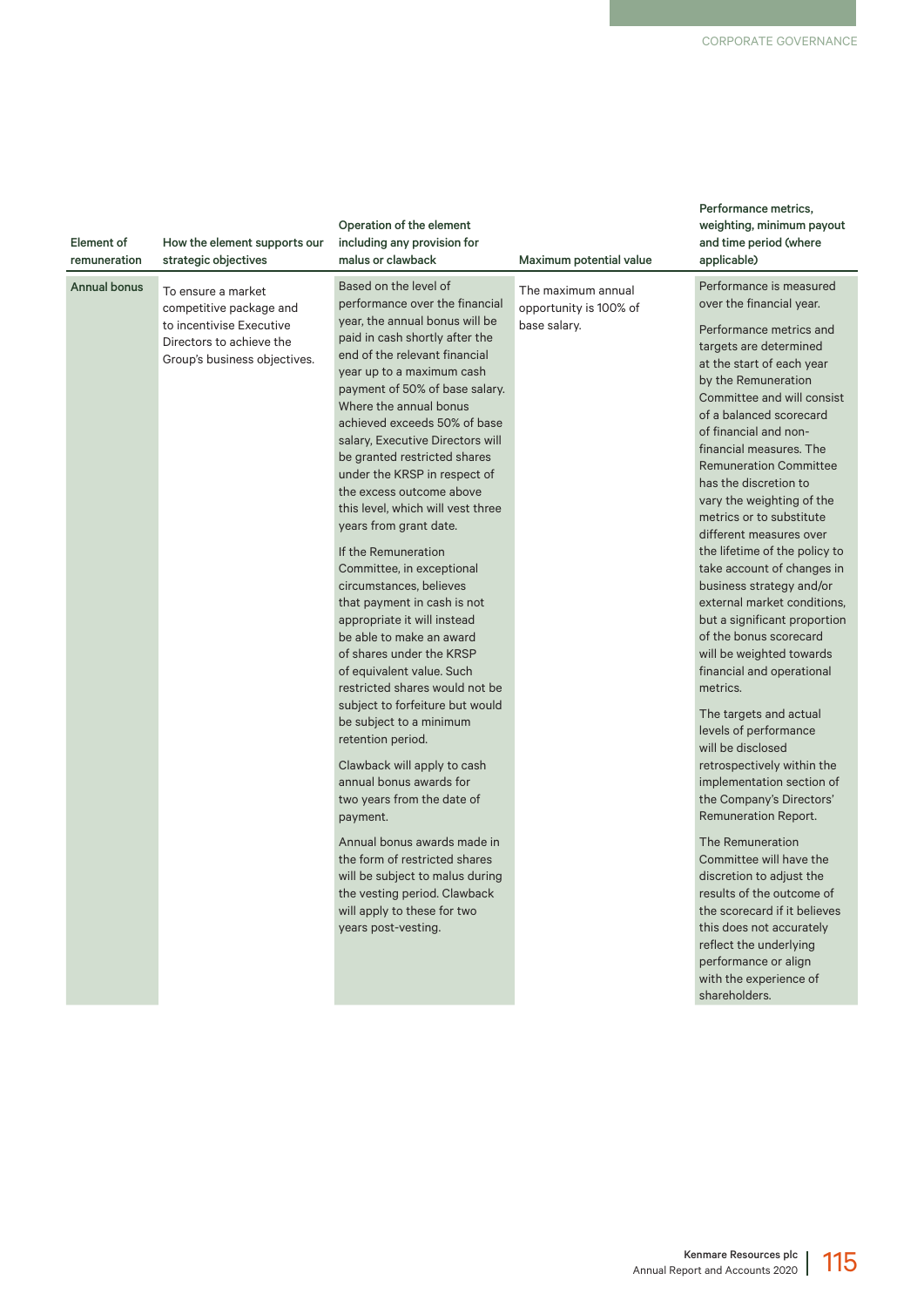# **DIRECTORS' REMUNERATION POLICY REPORT CONTINUED**

| Element of<br>remuneration                                                                               | How the element supports our<br>strategic objectives                                                                        | Operation of the element<br>including any provision for<br>malus or clawback                                                                                                                                                                                                                                                                                                                                                                                                                                                                                                                                                                                                                                                                                 | Maximum potential value                                           | Performance metrics.<br>weighting, minimum payout<br>and time period (where<br>applicable)                                                                                                                                                                                                                                                                                                                                                                                                                                                                                                                                                                                                                                                                                                                                                                                                                                                                                                                                                                                                                                                                                                                                                                       |
|----------------------------------------------------------------------------------------------------------|-----------------------------------------------------------------------------------------------------------------------------|--------------------------------------------------------------------------------------------------------------------------------------------------------------------------------------------------------------------------------------------------------------------------------------------------------------------------------------------------------------------------------------------------------------------------------------------------------------------------------------------------------------------------------------------------------------------------------------------------------------------------------------------------------------------------------------------------------------------------------------------------------------|-------------------------------------------------------------------|------------------------------------------------------------------------------------------------------------------------------------------------------------------------------------------------------------------------------------------------------------------------------------------------------------------------------------------------------------------------------------------------------------------------------------------------------------------------------------------------------------------------------------------------------------------------------------------------------------------------------------------------------------------------------------------------------------------------------------------------------------------------------------------------------------------------------------------------------------------------------------------------------------------------------------------------------------------------------------------------------------------------------------------------------------------------------------------------------------------------------------------------------------------------------------------------------------------------------------------------------------------|
| <b>Share awards</b><br>under the<br><b>Kenmare</b><br><b>Restricted</b><br><b>Share Plan</b><br>("KRSP") | To increase shareholder<br>alignment by providing<br><b>Executive Directors with</b><br>longer-term interests<br>in shares. | Annual awards of shares will<br>be made under the Kenmare<br><b>Restricted Share Plan.</b><br>The awards will vest on<br>the third anniversary of<br>grant subject to continued<br>employment and the<br><b>Remuneration Committee's</b><br>assessment against a<br>discretionary underpin. Vested<br>shares are then subject to<br>a further two-year holding<br>period. Participants may sell<br>sufficient shares at the point<br>of vesting to cover their tax<br>liabilities.<br>Awards will be subject to<br>malus during the vesting<br>period. Clawback will apply for<br>two years post-vesting.<br>Awards made under the KRSP<br>may carry an entitlement<br>to dividend equivalents in<br>respect of dividends paid<br>between grant and vesting. | The maximum award level<br>in any year is 100% of<br>base salary. | The Remuneration<br>Committee will use its<br>discretion to consider<br>the appropriate level of<br>award (including making<br>no award) if it believes this<br>is appropriate in light of<br>the Group's performance<br>and that of the individual<br><b>Executive Director at</b><br>the time of making of<br>the award.<br>The share price used to<br>determine the award levels<br>will normally be the share<br>price shortly before the<br>date of grant. However,<br>for the current Executive<br>Directors only, the share<br>price used will not be<br>less than the open offer<br>price for the 2016 capital<br>raise (£2.32).<br>Vesting of the award will be<br>subject to a performance<br>underpin based on a<br>number of corporate<br>indicators.<br>The Committee will<br>consider whether<br>performance against<br>such indicators has been<br>adequately adjusted for<br>under the annual bonus<br>outcome when considering<br>their use of discretion.<br>The underpin has no<br>predetermined targets<br>and will be assessed<br>retrospectively based<br>on performance over the<br>three-year vesting period.<br>The Committee will provide<br>a full disclosure of their<br>assessment within the<br>Directors' Remuneration<br>Report. |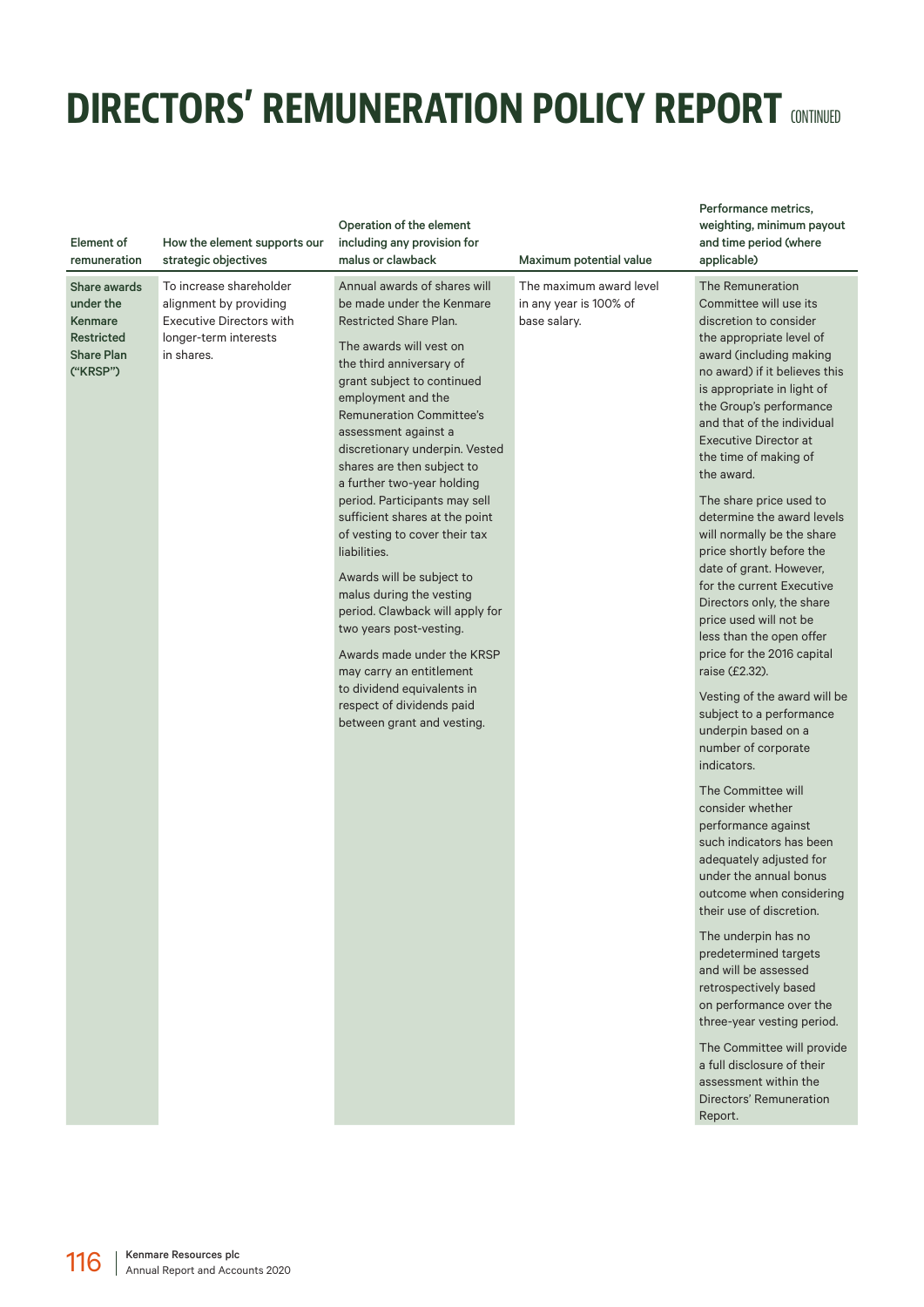Performance metrics,

| Element of<br>remuneration                   | How the element supports our<br>strategic objectives                                                                                                                                                                     | Operation of the element<br>including any provision for<br>malus or clawback                                                                                                                                        | Maximum potential value                                                                                                                                                                                                                                                                                                                                                                                                                   | weighting, minimum payout<br>and time period (where<br>applicable) |
|----------------------------------------------|--------------------------------------------------------------------------------------------------------------------------------------------------------------------------------------------------------------------------|---------------------------------------------------------------------------------------------------------------------------------------------------------------------------------------------------------------------|-------------------------------------------------------------------------------------------------------------------------------------------------------------------------------------------------------------------------------------------------------------------------------------------------------------------------------------------------------------------------------------------------------------------------------------------|--------------------------------------------------------------------|
| Shareholding<br>requirement                  | To strengthen the alignment<br>between the interests of<br>Executive Directors and those<br>of shareholders.                                                                                                             | <b>Executive Directors'</b><br>shareholding measured after<br>the five-year period from<br>the 2017 AGM (or date of<br>appointment if later).                                                                       | Shareholding requirement<br>during employment of 250%<br>of salary.<br>Post-cessation shareholding<br>requirement of 100% of the<br>in-employment shareholding<br>requirement (or actual<br>shareholding on departure<br>if lower) for two years<br>post-employment.<br>Unvested shares which are<br>not subject to performance or<br>underpin conditions will count<br>towards the shareholding<br>requirement on a net of<br>tax basis. | N/A                                                                |
|                                              |                                                                                                                                                                                                                          |                                                                                                                                                                                                                     | The post-cessation<br>shareholding requirement<br>applies to awards granted<br>after the 2020 AGM. This does<br>not apply to shares purchased<br>voluntarily from an Executive<br>Director's own funds.                                                                                                                                                                                                                                   |                                                                    |
| <b>Non-Executive</b><br><b>Director fees</b> | To provide a level of fees<br>to support recruitment<br>and retention of Non-<br>Executive Directors with the<br>necessary experience and<br>ability to make a significant<br>contribution to the Group's<br>activities. | The Non-Executive Directors<br>are remunerated entirely<br>through fees and associated<br>benefits. They are not eligible<br>to receive any performance-<br>related remuneration nor do<br>they hold share options. | The fees paid to the Non-<br><b>Executive Directors are</b><br>set at a level to attract<br>individuals with the necessary<br>experience and ability to make<br>a significant contribution<br>to the Group's activities,<br>while also reflecting the time<br>commitment and responsibility<br>of the role.                                                                                                                               | None.                                                              |

#### Notes to the future policy table

#### Performance measures and targets

The Remuneration Committee selects performance conditions for the Annual Bonus which reflect the Group's overall strategy and are the key metrics used by the Executive Directors to oversee the operation of the business. They are determined annually. They typically include both production, financial and non-financial performance criteria. In the past, they have, for example, related to areas such as mineral production targets, EBITDA, production costs, community safety, environmental compliance and health and safety (both workforce and community related). The performance criteria for 2020 are described on pages 104 and 105 and those for 2019 are described on pages 92 and 93 of the 2019 Annual Report. The performance metrics for 2021 are set out on page 110.

The Committee believes that the KRSP will continue to provide an opportunity for the Executive Directors to build meaningful shareholdings in the Company and therefore further align the longer-term experience of shareholders and management. The introduction of a performance underpin ensures that the Committee has the ability to reduce vesting outcomes if Group or individual performance does not warrant full vesting of the award. The underpin will not be assessed based on pre-determined targets; it will be a discretionary retrospective assessment and the Committee will provide a full disclosure of its assessment. The Remuneration Committee intends to use a broad range of corporate indicators which are intended to reflect overall performance of the Group during the vesting period.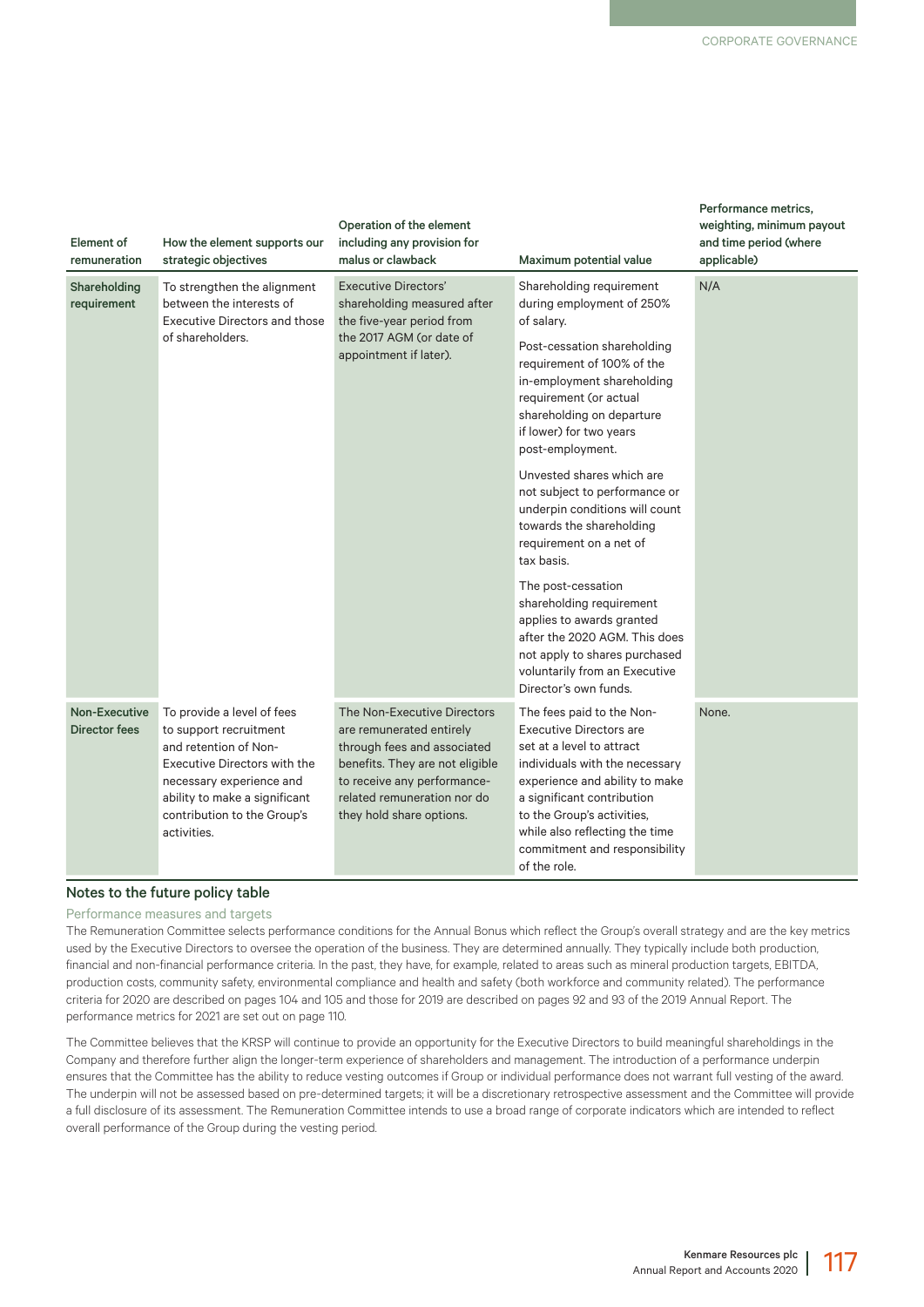# **DIRECTORS' REMUNERATION POLICY REPORT** CONTINUED

Approach to recruitment remuneration The Committee's approach to recruitment remuneration is to pay competitively to attract the appropriate high-calibre candidate to the role. Our principle is that the pay of any new recruit would be assessed following the same principles as for the existing Executive Directors.

#### Service contracts

The Company's policy is that Executive Directors should have a notice period of no more than 12 months. Other than in the case of termination by an Executive Director on change of control, the notice periods are 12 months' notice from the Company and three months' notice from the Executive Director.

As a listed company, all of the Executive Directors and Non-Executive Directors are subject to annual re-election at the AGM. The Executive Directors' service contracts have no fixed duration save for a retirement age of 65.

In the event of termination, the Remuneration Committee will agree an appropriate termination payment for the relevant individual reflecting the circumstances, service and existing contractual terms and conditions.

The Company has the right, or may be required in certain circumstances, to make a payment in lieu of notice of termination, the amount of that payment being base salary and benefits that would have accrued to the Executive Director during the contractual notice period. In addition, the Remuneration Committee reserves the right to allow continued participation in the Company's incentive arrangements during the notice period.

Upon a change of control, each Executive Director has the right to terminate his employment by notice and be entitled to receive an amount equal to 12 months' salary, cash equivalent of benefits and pension contributions, subject to such amount being reduced by the equivalent amounts in respect of any months worked by the Executive Director after his giving of notice. Such payment would be in settlement of all claims that the Executive Director may have against the Group, but shall not affect the Executive Director's entitlement to accrued but unpaid salary, deferred bonus or similar incentive payments and certain other amounts.

Mr. M. Carvill serves as a Director for a number of private companies but receives no fee for his services. Mr. T. McCluskey does not serve as a Non-Executive Director elsewhere.

Policy on payment for loss of office

When determining any loss of office or change of control payment for a departing individual, the Committee will protect the Company's interests and reflect the circumstances in place at the time, having taken into consideration terms of Executive Directors' service agreements. In the event of a compromise or settlement agreement, the Committee may make payments it considers reasonable in settlement of potential legal claims. The Committee may also include in such payments reasonable reimbursement of professional fees in connection with such agreements. The reimbursement of repatriation costs or fees for professional or outplacement advice may also be included in the termination package, as deemed reasonable by the Committee, as may the continuation of benefits for a limited period.

#### Other Remuneration Committee discretions

In addition to assessing and making judgements on the meeting of performance targets and the appropriate incentives payable, the Remuneration Committee has certain operational discretions available that can be exercised in relation to Executive Directors' remuneration including but not limited to:

- Amending the outcome of the relevant scorecard if the Committee believes the formulaic outcome of the scorecard does not reflect the true underlying performance of the Group or the experience of shareholders;
- Deciding whether some or all cash bonus amounts should be settled in restricted shares;
- **•** Deciding whether to apply malus or clawback to an award;
- Deciding to what extent if any the performance underpin should apply to the vesting of an applicable KRSP award;
- Determining whether a leaver is a "good leaver" under the Company's incentive plans; and
- Amending performance conditions following a major corporate event or in circumstances in which the Committee considers that the impact of external influences is such that the original metrics are no longer appropriate.

Where such discretion is exercised, it will be explained in the subsequent Directors' Remuneration Report.

#### Consideration of employment conditions elsewhere in the Group

The Committee does not directly consult with employees when formulating Executive Director pay policy, nor does it apply strict numerical pay ratios. However, the Committee does take into consideration information on pay arrangements for the wider employee population when determining the pay of Executive Directors. This includes consideration of the salary increases awarded across the Group when determining salary increases for the Executive Directors each year.

The Group aims to provide a remuneration package for employees that is market competitive and follows the same core structure as for the Executive Directors. including cascade of the KRSP where appropriate, participation in an annual bonus scheme and pension provision.

#### Consideration of employment conditions outside the Group

The Committee reviews the remuneration of the Executive Directors in light of the remuneration of the Executive Directors of other appropriate quoted companies.

#### Consideration of shareholder views

The Remuneration Committee considers shareholder feedback received in relation to the AGM each year and guidance from shareholder representative bodies more generally. This feedback, together with additional feedback received during meetings from time to time and the results of recent votes on the Remuneration Report, is then considered as part of the Company's review of policy.

In formulating the 2020 remuneration policy, the Committee consulted with a number of the Company's significant shareholders regarding their views on remuneration practice and policies. The views expressed during these consultations were taken into consideration when setting the remuneration structure. In order to avoid any conflict of interest, no Executive Director is present when his or her own remuneration is being discussed.